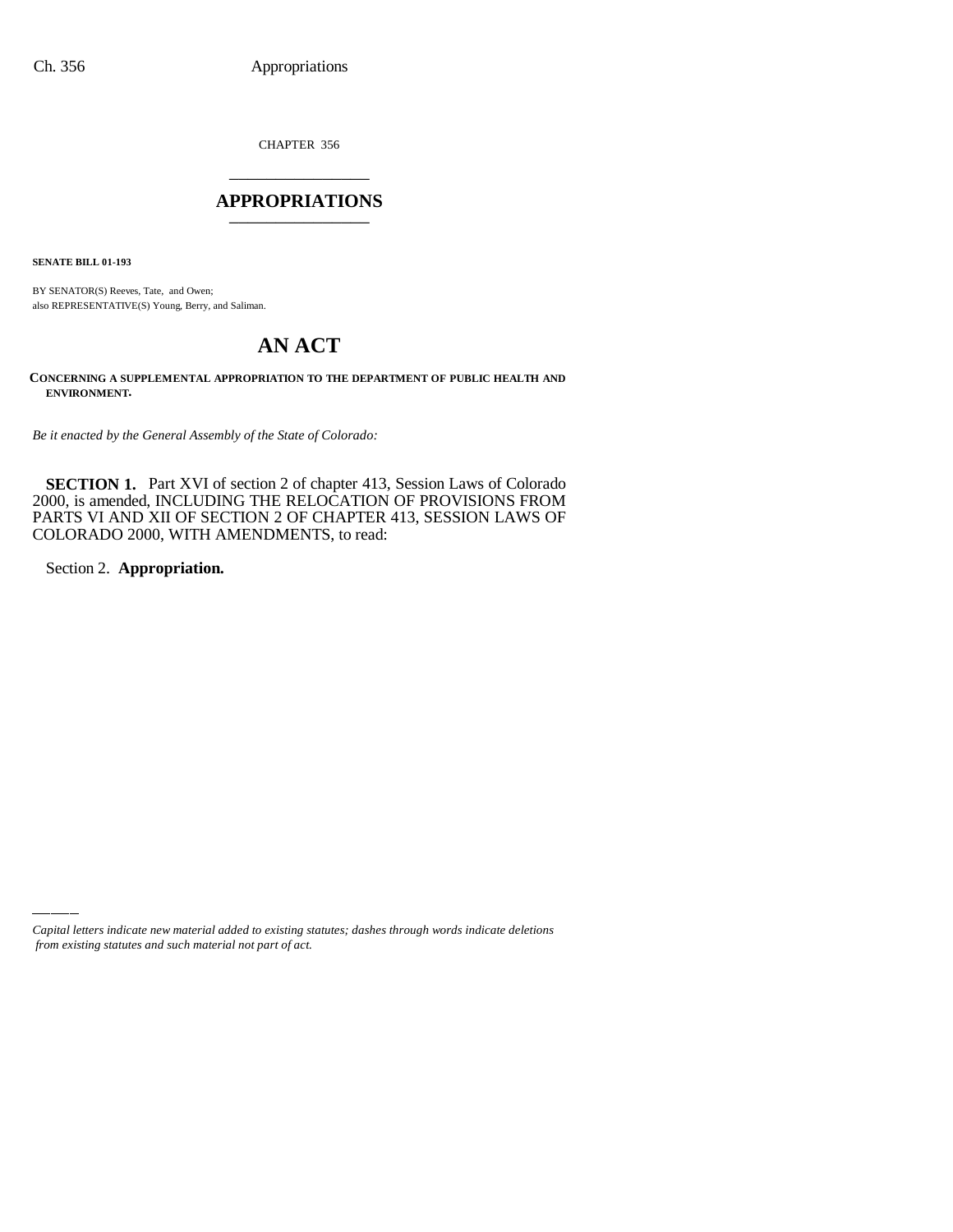|                 |              |                | APPROPRIATION FROM |              |               |                |  |  |
|-----------------|--------------|----------------|--------------------|--------------|---------------|----------------|--|--|
|                 |              |                | <b>GENERAL</b>     |              | CASH          |                |  |  |
| ITEM &          |              | <b>GENERAL</b> | <b>FUND</b>        | CASH         | <b>FUNDS</b>  | <b>FEDERAL</b> |  |  |
| <b>SUBTOTAL</b> | <b>TOTAL</b> | <b>FUND</b>    | <b>EXEMPT</b>      | <b>FUNDS</b> | <b>EXEMPT</b> | <b>FUNDS</b>   |  |  |
|                 |              |                |                    |              |               |                |  |  |

### **PART XVI DEPARTMENT OF PUBLIC HEALTH AND ENVIRONMENT**

# **(1) ADMINISTRATION AND SUPPORT190, 191**

| <b>Personal Services</b>  | 3,799,465    | 367,465 | 91,931 <sup>a</sup>    | $3,340,069^{\rm b}$    |         |
|---------------------------|--------------|---------|------------------------|------------------------|---------|
|                           | 3,730,261    | 298,261 |                        |                        |         |
|                           | $(67.0$ FTE) |         |                        |                        |         |
| Retirements               | 494,243      |         |                        | $494,243$ <sup>b</sup> |         |
|                           | 577,303      |         |                        | 577,303 <sup>b</sup>   |         |
| Health, Life, and Dental  | 1,193,612    | 301,601 | 385,538 <sup>a</sup>   | 444,894 <sup>b</sup>   | 61,579  |
| Short-term Disability     | 19,396       | 2,985   | $4,819^a$              | $4,376^b$              | 7,216   |
| Salary Survey and         |              |         |                        |                        |         |
| Senior Executive          |              |         |                        |                        |         |
| Service                   | 1,955,398    | 270,591 | $469,253$ <sup>a</sup> | 398,728 <sup>b</sup>   | 816,826 |
| Anniversary Increases     | 357,873      | 42,736  | $73,272^{\rm a}$       | $104, 105^{\rm b}$     | 137,760 |
| Shift Differential        | 5,247        |         |                        | $5,247^{\rm b}$        |         |
| Workers' Compensation     | 203,305      | 24,347  |                        | 178,958 <sup>b</sup>   |         |
| <b>Operating Expenses</b> | 1,543,242    |         |                        | $1,543,242^{\circ}$    |         |
|                           | 1,572,686    |         |                        | 1,572,686 <sup>b</sup> |         |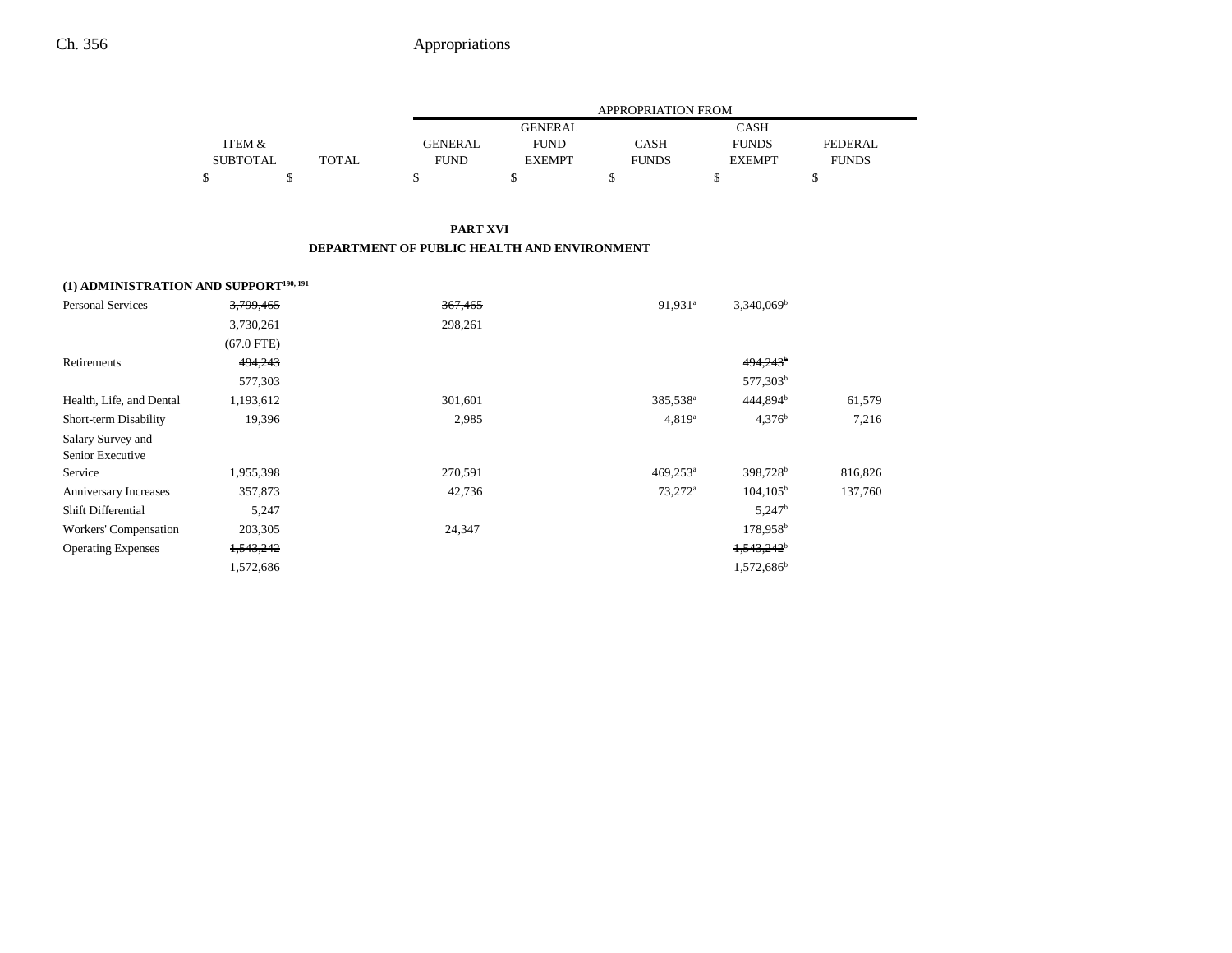| Legal Services for          |             |                       |                       |                        |         |
|-----------------------------|-------------|-----------------------|-----------------------|------------------------|---------|
| 20,534 22,344 hours         | 1,146,002   | 211.757               | 54,080 <sup>a</sup>   | $810.682$ <sup>b</sup> | 69,483  |
|                             | 1,247,042   | 218,757               |                       | 904,722 <sup>b</sup>   |         |
| <b>Administrative Law</b>   |             |                       |                       |                        |         |
| Judge Services for 270      |             |                       |                       |                        |         |
| hours                       | 27,537      | 27,537                |                       |                        |         |
| Payment to Risk             |             |                       |                       |                        |         |
| Management and              |             |                       |                       |                        |         |
| Property Funds              | 76,169      | 19,425                |                       | 56,744 <sup>b</sup>    |         |
| Vehicle Lease Payments      | 285,525     | 76,322                | $71,516$ <sup>*</sup> | 52,796                 | 84,891  |
|                             | 309,626     | 89,337                | 75,306 <sup>a</sup>   | 55,594 <sup>b</sup>    | 89,389  |
| <b>Leased Space</b>         | 4,192,596   |                       |                       | $4,180,175^b$          | 12,421  |
| Capitol Complex             |             |                       |                       |                        |         |
| <b>Leased Space</b>         | 25,567      | 5,011                 |                       | $20,556^{\rm b}$       |         |
| Utilities                   | 293,423     | 36,234                |                       | $257,189$ <sup>b</sup> |         |
|                             | 319,745     | 39,472                |                       | 280,273 <sup>b</sup>   |         |
| Timekeeping System          | 350,000     |                       |                       | 350,000 <sup>b</sup>   |         |
| Reimbursement for           |             |                       |                       |                        |         |
| Members of the State        |             |                       |                       |                        |         |
| Board of Health             | 4,000       | 4,000                 |                       |                        |         |
| Environmental               |             |                       |                       |                        |         |
| Leadership and              |             |                       |                       |                        |         |
| <b>Pollution Prevention</b> | 727,036     |                       | 84,555 <sup>a</sup>   | $516,880$ <sup>b</sup> | 125,601 |
|                             | 744,036     |                       |                       | 533,880 <sup>b</sup>   |         |
|                             | $(2.0$ FTE) |                       |                       |                        |         |
| <b>Indirect Cost</b>        |             |                       |                       |                        |         |
| Assessment                  | 147,876     |                       | 42,533 <sup>a</sup>   | 51,759 <sup>b</sup>    | 53,584  |
|                             |             | <del>16.847.512</del> |                       |                        |         |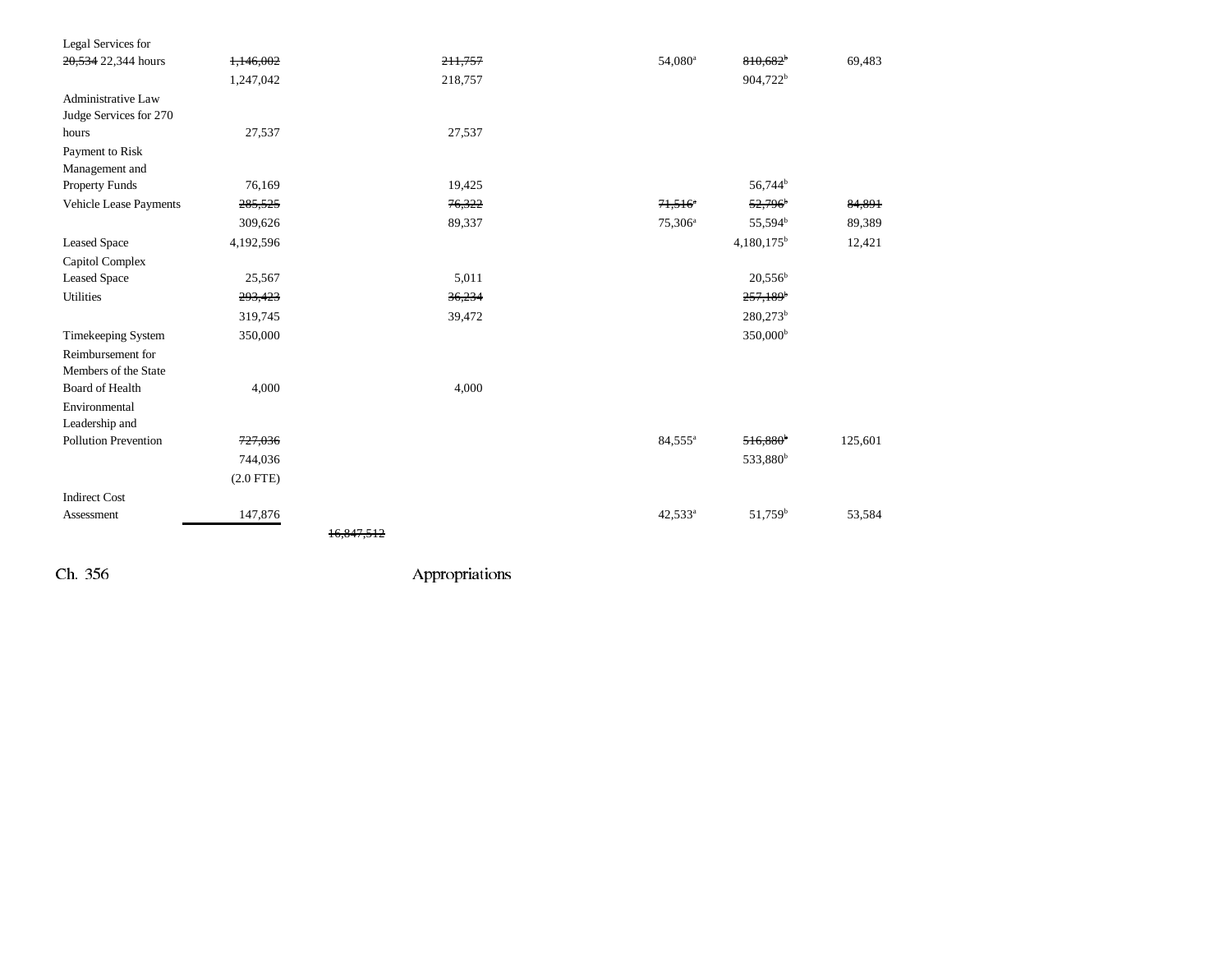|                 |              |             | APPROPRIATION FROM |              |               |              |  |  |  |
|-----------------|--------------|-------------|--------------------|--------------|---------------|--------------|--|--|--|
|                 |              |             | GENERAL            |              | CASH          |              |  |  |  |
| ITEM &          |              | GENERAL     | <b>FUND</b>        | CASH         | <b>FUNDS</b>  | FEDERAL      |  |  |  |
| <b>SUBTOTAL</b> | <b>TOTAL</b> | <b>FUND</b> | <b>EXEMPT</b>      | <b>FUNDS</b> | <b>EXEMPT</b> | <b>FUNDS</b> |  |  |  |
|                 |              |             |                    |              |               |              |  |  |  |

#### 17,059,275

<sup>a</sup> Of these amounts, \$85,751 shall be from the Pollution Prevention Fund and  $\frac{4,191,746}{31,195,536}$  shall be from various sources of cash funds.

<sup>b</sup> Of these amounts, \$11,175,151(T) \$11,375,335(T) shall be from federal and cash funds indirect cost recoveries, \$526,807 shall be from the reserves in the Environmental Leadership Pollution Prevention Revolving Fund, \$279,152(T) shall be from Medicaid funds appropriated in the Department of Health Care Policy and Financing, \$276,230 shall be from the Automobile Inspection and Readjustment Account, \$7,509 shall be from the Emergency Medical Services Fund, and \$545,794 \$595,036 shall be from various sources of cash funds exempt.

# **(2) CENTER FOR HEALTH AND ENVIRONMENTAL INFORMATION**192, 195

| (A) Health Statistics and Vital Records |                 |        |                          |                     |           |
|-----------------------------------------|-----------------|--------|--------------------------|---------------------|-----------|
| Personal Services                       | 2,158,105       |        |                          |                     |           |
|                                         | 2,171,394       |        |                          |                     |           |
|                                         | $(45.1$ FTE $)$ |        |                          |                     |           |
|                                         | $(45.4$ FTE)    |        |                          |                     |           |
| <b>Operating Expenses</b>               | 111,178         |        |                          |                     |           |
| <b>Indirect Cost</b>                    |                 |        |                          |                     |           |
| Assessment                              | 485,953         |        |                          |                     |           |
|                                         | 2,755,236       |        | $1,622,768$ <sup>a</sup> | 75,000 <sup>b</sup> | 1,057,468 |
|                                         | 2,768,525       | 13,289 |                          |                     |           |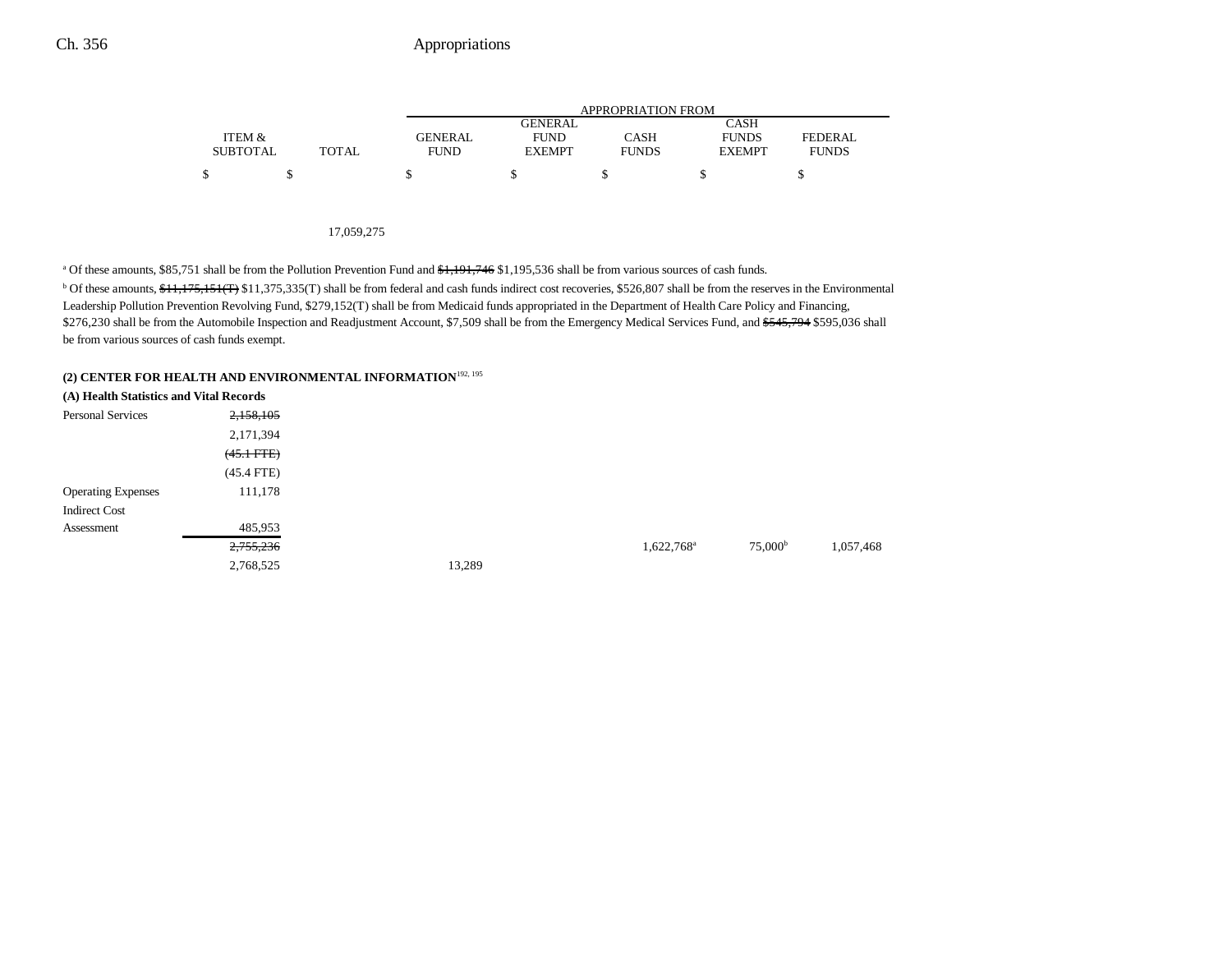<sup>a</sup> This amount shall be from the Vital Statistics Records Cash Fund pursuant to Section 25-2-121, C.R.S.

b This amount shall be from reserves in the Vital Statistics Records Cash Fund pursuant to Section 25-2-121, C.R.S.

| (B) Information Technology Services |                 |         |                      |                      |                      |
|-------------------------------------|-----------------|---------|----------------------|----------------------|----------------------|
| <b>Personal Services</b>            | 1,682,491       | 782.721 | 156,707 <sup>a</sup> | 486,101 <sup>b</sup> | 256,962 <sup>c</sup> |
|                                     | $(28.5$ FTE $)$ |         |                      |                      |                      |
| <b>Operating Expenses</b>           | 384,113         | 114,692 | $22.761^a$           | $236,681^b$          | 9.979c               |
| <b>Purchase of Services</b>         |                 |         |                      |                      |                      |
| from Computer Center                | 246,731         | 246,731 |                      |                      |                      |
| <b>Information Technology</b>       |                 |         |                      |                      |                      |
| Asset Maintenance <sup>193</sup>    | 221,100         | 68,819  | 58,247 <sup>a</sup>  | 80,134 <sup>b</sup>  | $13,900^{\circ}$     |
| <b>Indirect Cost</b>                |                 |         |                      |                      |                      |
| Assessment                          | 107,547         |         | $31,782^{\rm a}$     | $9,205^{\rm b}$      | $66,560^\circ$       |
|                                     | 2,641,982       |         |                      |                      |                      |

<sup>a</sup> Of these amounts, \$58,092 shall be from vital records fees, \$42,194 shall be from laboratory fees, \$26,906 shall be from the Stationary Sources Control Fund pursuant to Section 25-7-114.7(2)(b), C.R.S., \$24,015 shall be from the Food Protection Cash Fund pursuant to Section 25-4-1608, C.R.S., \$14,676 shall be from hazardous materials and waste management, \$10,399 shall be from water quality fees, and \$93,215 shall be from various sources of cash funds.

b Of these amounts, \$751,582(T) shall be from indirect cost recoveries, \$43,161(T) shall be from Medicaid funds appropriated in the Department of Health Care Policy and Financing, and \$17,378 shall be from various sources of cash fund reserves.

c For informational purposes only, these amounts include \$144,956 from the Maternal and Child Health Block Grant, \$76,619 from the U.S. Environmental Protection Agency, \$64,187 from the Women, Infant, and Children Grant, and \$61,639 from various sources of federal funds.

5,410,507

**(3) LABORATORY AND RADIATION SERVICES195**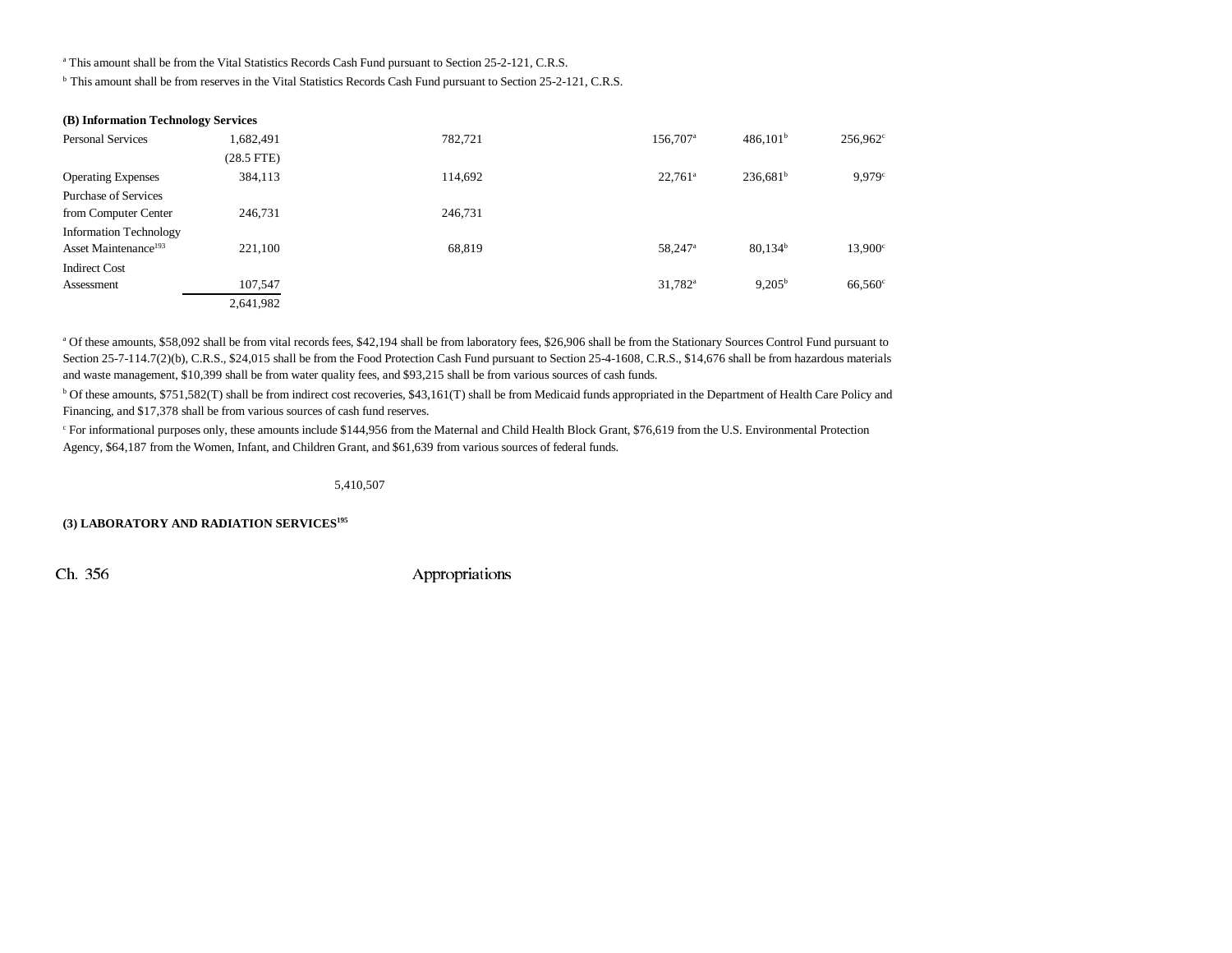|                           |                           |              |                               |                                                |                             | <b>APPROPRIATION FROM</b> |                                              |                                |
|---------------------------|---------------------------|--------------|-------------------------------|------------------------------------------------|-----------------------------|---------------------------|----------------------------------------------|--------------------------------|
|                           | ITEM &<br><b>SUBTOTAL</b> | <b>TOTAL</b> | <b>GENERAL</b><br><b>FUND</b> | <b>GENERAL</b><br><b>FUND</b><br><b>EXEMPT</b> | <b>CASH</b><br><b>FUNDS</b> |                           | <b>CASH</b><br><b>FUNDS</b><br><b>EXEMPT</b> | <b>FEDERAL</b><br><b>FUNDS</b> |
|                           | \$                        | \$           | \$                            | \$                                             | \$                          | \$                        |                                              | \$                             |
| (A) Director's Office     |                           |              |                               |                                                |                             |                           |                                              |                                |
| <b>Personal Services</b>  | 1,371,007                 |              | 528,945                       |                                                |                             | 483,838 <sup>a</sup>      | 134.891 <sup>b</sup>                         | 223,333                        |
|                           |                           |              | $(9.7$ FTE)                   |                                                |                             | $(9.4$ FTE)               | $(3.2$ FTE)                                  | $(3.7$ FTE)                    |
| <b>Operating Expenses</b> | 110,742                   |              | 102,566                       |                                                |                             |                           |                                              | 8,176                          |
| <b>Indirect Cost</b>      |                           |              |                               |                                                |                             |                           |                                              |                                |
| Assessment                | 1,007,394                 |              |                               |                                                |                             | 679,448 <sup>a</sup>      | $37,555^{\rm b}$                             | 290,391                        |
|                           | 2,489,143                 |              |                               |                                                |                             |                           |                                              |                                |

<sup>a</sup> Of these amounts, \$492,273 shall be from the Newborn Screening and Genetic Counseling Cash Fund pursuant to Section 25-4-1006, C.R.S., \$135,507 shall be from the Law Enforcement Assistance Fund, \$10,000 shall be from the Streptococcus Test Fund, and \$525,506 shall be from various sources of cash funds.

b Of these amounts, \$120,577(T) shall be from indirect cost recoveries, \$30,554 shall be from reserves in the Newborn Screening and Genetic Counseling Fund pursuant to Section 25-4-1006, C.R.S., \$7,000(T) shall be from funds appropriated to the Water Quality Control Division, and \$14,315 shall be from various sources of cash funds exempt.

### **(B) Laboratory Services - Chemistry and Microbiology**

| <b>Personal Services</b>  | 2,534,379              | 371.612     | .361.434ª         | 246.791 <sup>b</sup> | 554.542        |
|---------------------------|------------------------|-------------|-------------------|----------------------|----------------|
|                           |                        | $(6.3$ FTE) | $(21.4$ FTE)      | $(3.4$ FTE)          | $(8.6$ FTE $)$ |
| <b>Operating Expenses</b> | <del>I, 545, 119</del> | 92,035      | $116.340^{\circ}$ | 231,856 <sup>b</sup> | 104,888        |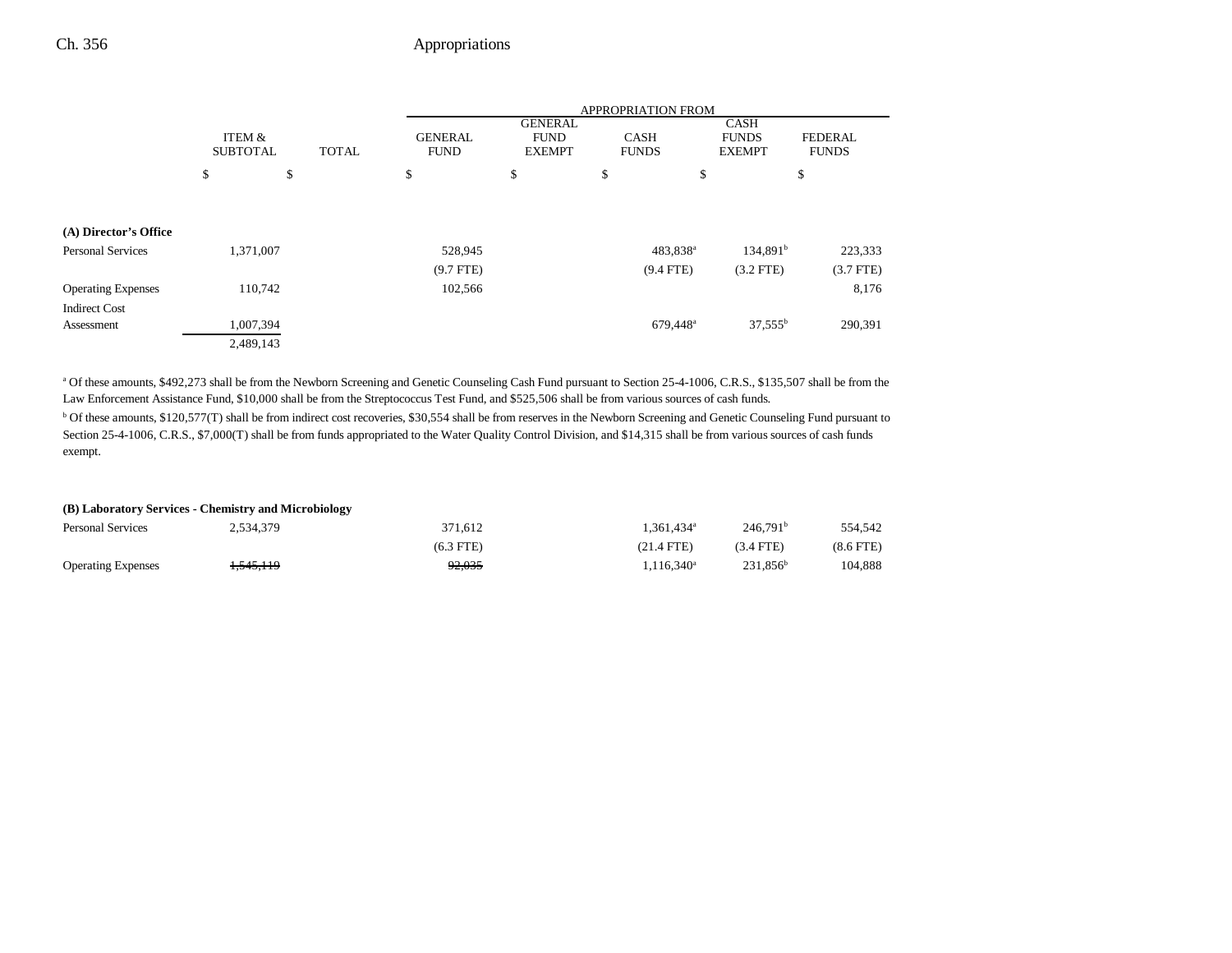1,636,947 183,863 4,079,498 4,171,326

<sup>a</sup> Of these amounts, \$1,421,383 shall be from the Newborn Screening and Genetic Counseling Cash Fund pursuant to Section 25-4-1006, C.R.S. and \$1,056,391 shall be from various sources of cash funds.

b Of these amounts, \$254,469(T) shall be from funds appropriated to the Water Quality Control Division, \$50,425(T) shall be from indirect cost recoveries, \$88,145 shall be from reserves in the Newborn Screening and Genetic Counseling Cash Fund pursuant to Section 25-4-1006, C.R.S., and \$85,608 shall be from various sources of cash funds exempt.

| (C) Radioactive Materials and Certification |           |             |                        |            |                |
|---------------------------------------------|-----------|-------------|------------------------|------------|----------------|
| <b>Personal Services</b>                    | 1.713.216 | 96.983      | 1.328.462 <sup>a</sup> | $27.126^b$ | 260,645        |
|                                             |           | $(2.1$ FTE) | $(20.6$ FTE)           |            | $(7.0$ FTE $)$ |
| <b>Operating Expenses</b>                   | 299,515   |             | $112.626^a$            |            | 186.889        |
|                                             | 2,012,731 |             |                        |            |                |

a Of these amounts, \$1,105,219 shall be from the Radiation Control Fund and \$335,869 shall be from the Law Enforcement Assistance Fund.

b This amount shall be from reserves in the Radiation Control Fund.

### **(D) Emergency Management**

| <b>Personal Services</b>  | 394,541 | 83,420      | 311,121     |
|---------------------------|---------|-------------|-------------|
|                           |         | $(1.4$ FTE) | $(4.8$ FTE) |
| <b>Operating Expenses</b> | 64,533  |             | 64,533      |
|                           | 459,074 |             |             |
|                           |         |             |             |
|                           |         | 9,040,446   |             |

9,132,274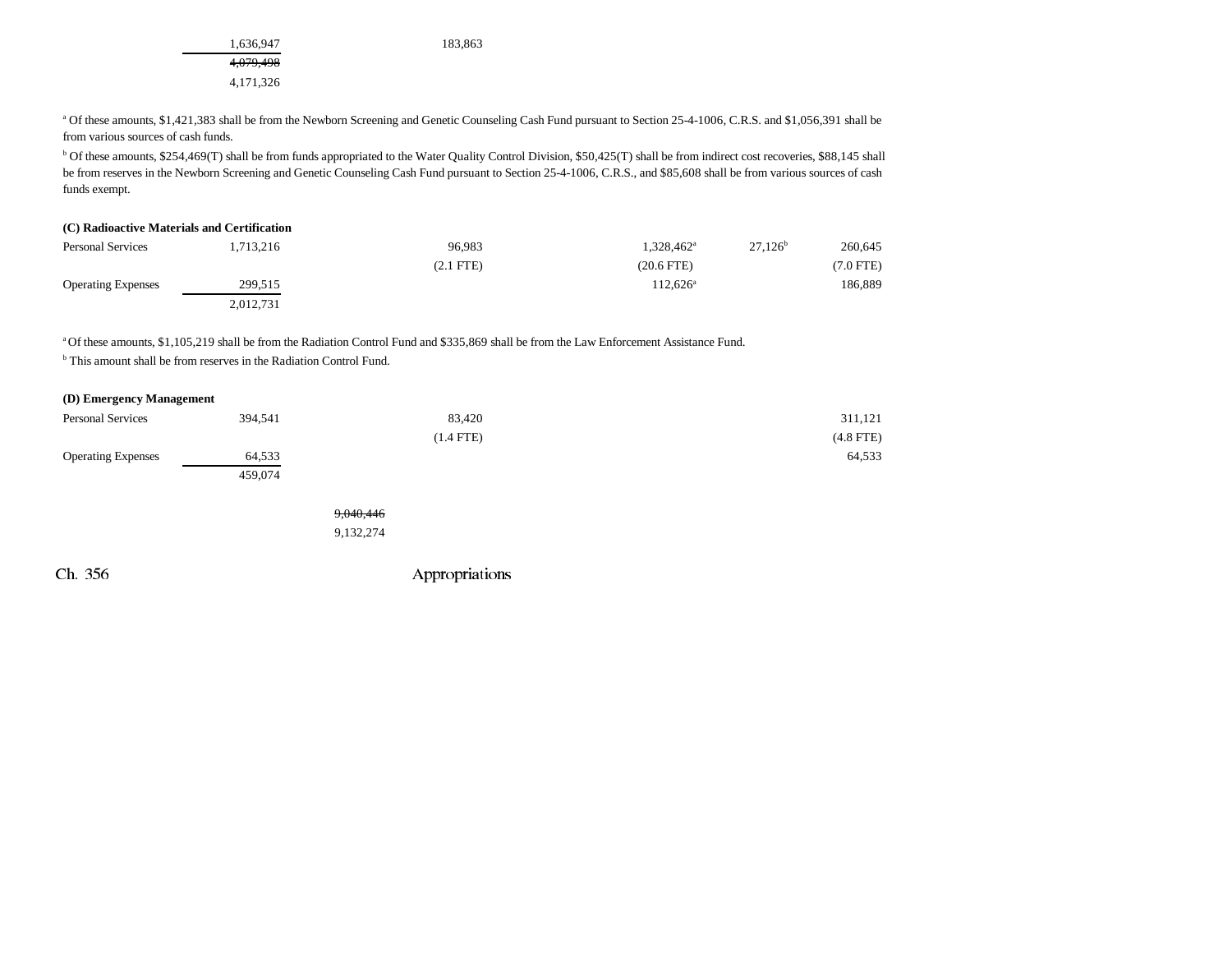|                             |                                      |              |                               |                                                | APPROPRIATION FROM          |                                       |                                |
|-----------------------------|--------------------------------------|--------------|-------------------------------|------------------------------------------------|-----------------------------|---------------------------------------|--------------------------------|
|                             | <b>ITEM &amp;</b><br><b>SUBTOTAL</b> | <b>TOTAL</b> | <b>GENERAL</b><br><b>FUND</b> | <b>GENERAL</b><br><b>FUND</b><br><b>EXEMPT</b> | <b>CASH</b><br><b>FUNDS</b> | CASH<br><b>FUNDS</b><br><b>EXEMPT</b> | <b>FEDERAL</b><br><b>FUNDS</b> |
|                             | \$<br>\$                             |              | \$                            | \$                                             | \$                          | \$                                    | $\mathbb{S}$                   |
|                             |                                      |              |                               |                                                |                             |                                       |                                |
|                             |                                      |              |                               |                                                |                             |                                       |                                |
| (4) LOCAL HEALTH SERVICES   |                                      |              |                               |                                                |                             |                                       |                                |
| Public Health Nurses in     |                                      |              |                               |                                                |                             |                                       |                                |
| areas not served by local   |                                      |              |                               |                                                |                             |                                       |                                |
| health departments          | 1,039,667                            |              | 1,039,667                     |                                                |                             |                                       |                                |
| <b>Environmental Health</b> |                                      |              |                               |                                                |                             |                                       |                                |
| Specialists in areas not    |                                      |              |                               |                                                |                             |                                       |                                |
| served by local health      |                                      |              |                               |                                                |                             |                                       |                                |
| departments                 | 260,779                              |              | 260,779                       |                                                |                             |                                       |                                |
| Local, District, and        |                                      |              |                               |                                                |                             |                                       |                                |
| Regional Health             |                                      |              |                               |                                                |                             |                                       |                                |
| Department                  |                                      |              |                               |                                                |                             |                                       |                                |
| Distributions pursuant      |                                      |              |                               |                                                |                             |                                       |                                |
| to Section 25-1-516,        |                                      |              |                               |                                                |                             |                                       |                                |
| C.R.S.                      | 4,952,104                            |              | 4,952,104                     |                                                |                             |                                       |                                |
|                             |                                      |              | 4,349,800                     |                                                |                             | 602,304 <sup>a</sup>                  |                                |
|                             |                                      | 6,252,550    |                               |                                                |                             |                                       |                                |

a THIS AMOUNT SHALL BE FROM AN INTERGOVERNMENTAL TRANSFER FROM DENVER HEALTH AND HOSPITALS TO THE DENVER LOCAL HEALTH DEPARTMENT.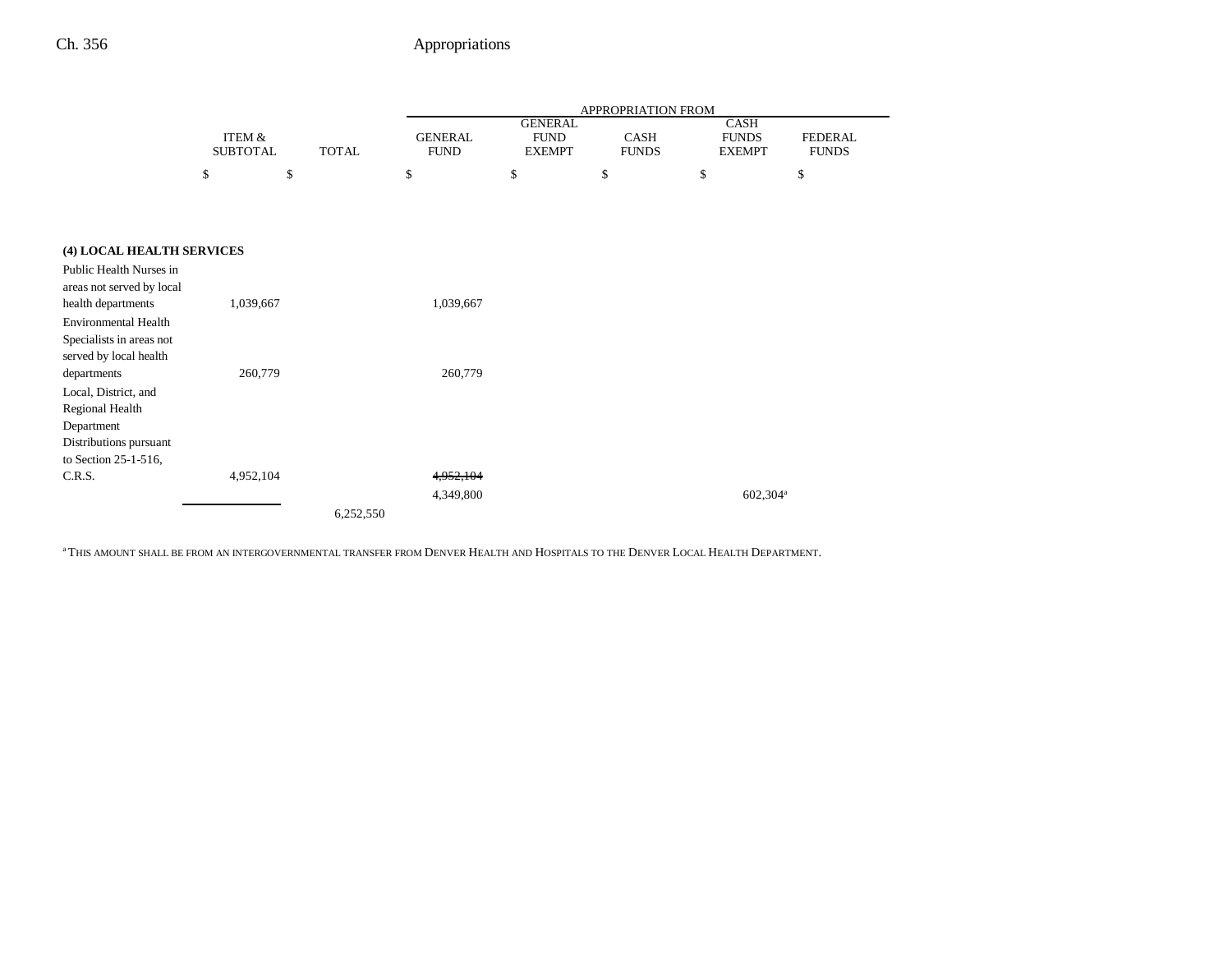## **(5) AIR QUALITY CONTROL DIVISION194**

**(A) Administration**

| <b>Personal Services</b>  | 286,120   | $115.792^{\text{a}}$   | $108.844^b$          | $61.484^{\circ}$     |
|---------------------------|-----------|------------------------|----------------------|----------------------|
|                           |           | $(1.6$ FTE)            | $(1.5$ FTE)          | (1.4 FTE)            |
| <b>Operating Expenses</b> | 9,751     |                        |                      | $9,751^{\circ}$      |
| <b>Indirect Cost</b>      |           |                        |                      |                      |
| Assessment                | 2,017,160 | $916.458$ <sup>d</sup> | 707.267 <sup>b</sup> | 393,435 <sup>c</sup> |
|                           | 2,313,031 |                        |                      |                      |

<sup>a</sup> This amount shall be from the Stationary Sources Control Fund pursuant to Section 25-7-114.7(2)(b), C.R.S.

b These amounts shall be from the Automobile Inspection and Readjustment Account of the Highway Users Tax Fund.

c These amounts are funds anticipated to be received from the U.S. Environmental Protection Agency and are reflected for informational purposes only.

<sup>d</sup> Of this amount, \$896,939 shall be from the Stationary Sources Control Fund pursuant to Section 25-7-114.7(2)(b), C.R.S., \$7,033 shall be from the Ozone Protection Fund pursuant to Section 25-7-135, C.R.S., and \$12,486 shall be from various sources of cash funds.

#### **(B) Technical Services**

| (1) Air Quality Monitoring |           |                     |                           |                  |
|----------------------------|-----------|---------------------|---------------------------|------------------|
| <b>Personal Services</b>   | 1,182,383 | 93,164 <sup>a</sup> | $833.365(H)$ <sup>b</sup> | 255,854°         |
|                            |           | $(1.6$ FTE)         | $(12.8$ FTE $)$           | $(5.1$ FTE $)$   |
| <b>Operating Expenses</b>  | 13,803    |                     | $97.446(H)$ <sup>b</sup>  | $16,357^{\circ}$ |
| <b>Local Contracts</b>     | 117,042   | $10.843^{\circ}$    | $73.246(H)$ <sup>b</sup>  | $32,953^{\circ}$ |
|                            | 1,413,228 |                     |                           |                  |

a These amounts shall be from the Stationary Sources Control Fund pursuant to Section 25-7-114.7(2)(b), C.R.S.

b These amounts shall be from the Automobile Inspection and Readjustment Account of the Highway Users Tax Fund.

c These amounts shall be from the U.S. Environmental Protection Agency.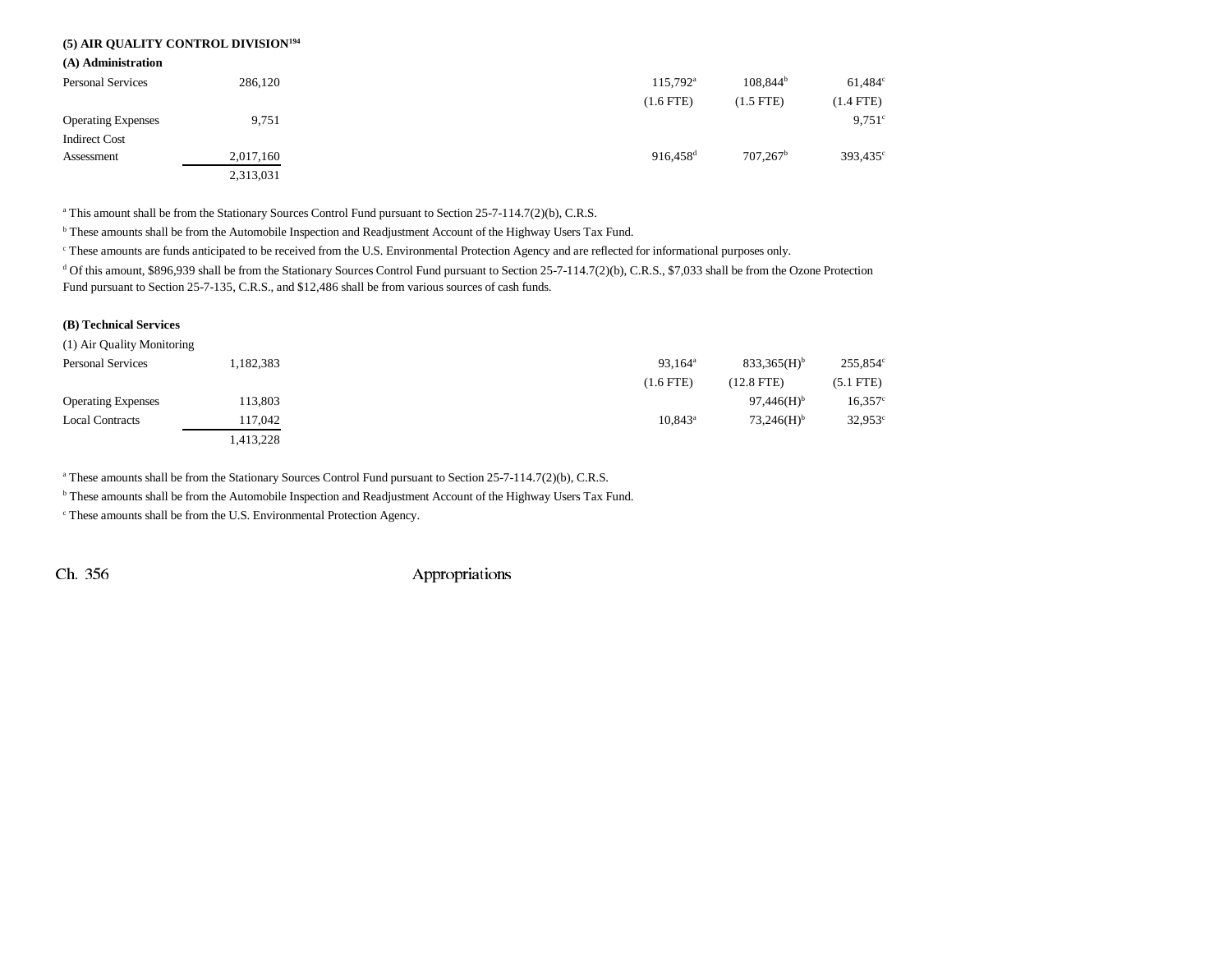|                           |                           |              | <b>APPROPRIATION FROM</b>     |                                                |                             |                                       |                                |
|---------------------------|---------------------------|--------------|-------------------------------|------------------------------------------------|-----------------------------|---------------------------------------|--------------------------------|
|                           | ITEM &<br><b>SUBTOTAL</b> | <b>TOTAL</b> | <b>GENERAL</b><br><b>FUND</b> | <b>GENERAL</b><br><b>FUND</b><br><b>EXEMPT</b> | <b>CASH</b><br><b>FUNDS</b> | CASH<br><b>FUNDS</b><br><b>EXEMPT</b> | <b>FEDERAL</b><br><b>FUNDS</b> |
|                           | \$                        | \$           | \$                            | \$                                             | \$<br>\$                    |                                       | \$                             |
| (2) Modeling and Analysis |                           |              |                               |                                                |                             |                                       |                                |
| <b>Personal Services</b>  | 511,305                   |              |                               |                                                | $84,141$ <sup>a</sup>       | $155,987$ <sup>b</sup>                | $271,177$ °                    |
|                           |                           |              |                               |                                                | $(1.4$ FTE)                 | $(2.4$ FTE)                           | $(4.7$ FTE $)$                 |
| <b>Operating Expenses</b> | 155,326                   |              |                               |                                                | 12,878 <sup>a</sup>         | $122,256^{\circ}$                     | $20,192^{\circ}$               |
|                           | 666,631                   |              |                               |                                                |                             |                                       |                                |

a These amounts shall be from the Stationary Sources Control Fund pursuant to Section 25-7-114.7(2)(b), C.R.S.

b These amounts shall be from the Automobile Inspection and Readjustment Account of the Highway Users Tax Fund.

c These amounts are funds anticipated to be received from the U.S. Environmental Protection Agency and are reflected for informational purposes only.

| (3) Visibility and Risk Assessment |         |                   |                     |             |
|------------------------------------|---------|-------------------|---------------------|-------------|
| <b>Personal Services</b>           | 328.883 | $195.625^{\circ}$ | 58.578 <sup>b</sup> | 74.680      |
|                                    |         | $(2.8$ FTE)       | $(1.0$ FTE)         | $(1.6$ FTE) |
| <b>Operating Expenses</b>          | 30.470  |                   |                     | 30,470      |
|                                    | 359,353 |                   |                     |             |

<sup>a</sup> This amount shall be from the Stationary Sources Control Fund pursuant to Section 25-7-114.7(2)(b), C.R.S.

b This amount shall be from the Automobile Inspection and Readjustment Account of the Highway Users Tax Fund.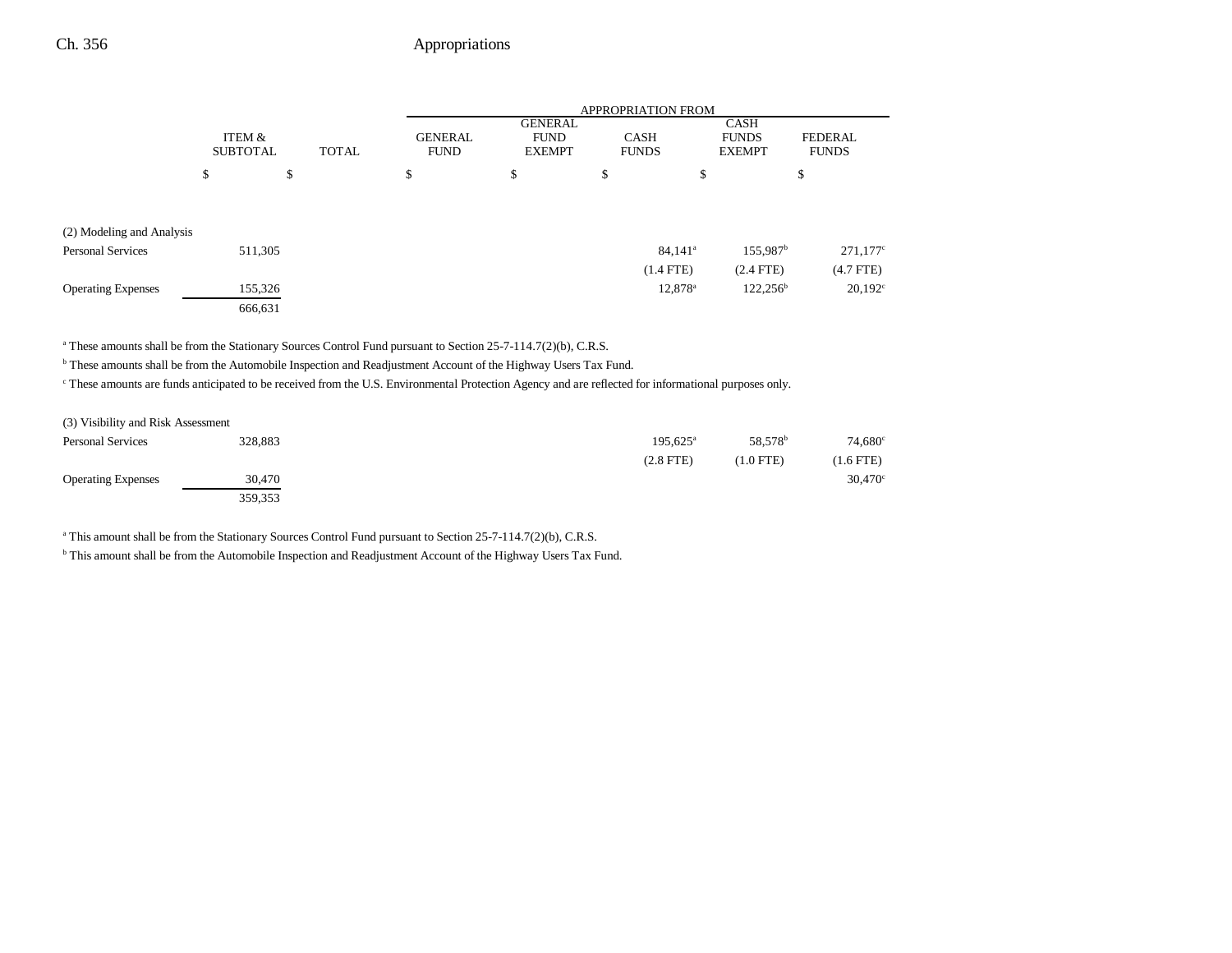c These amounts are funds anticipated to be received from the U.S. Environmental Protection Agency and are reflected for informational purposes only.

### **(C) Mobile Sources**

| (1) Research and Support  |          |                  |                  |
|---------------------------|----------|------------------|------------------|
| <b>Personal Services</b>  | .387,558 | $1,196,494(H)^a$ | $191,064^b$      |
|                           |          | $(18.4$ FTE)     | (2.9 FTE)        |
| <b>Operating Expenses</b> | 310,047  | $291,797(H)^a$   | $18,250^{\rm b}$ |
|                           | .697,605 |                  |                  |

<sup>a</sup> These amounts shall be from the Automobile Inspection and Readjustment Account of the Highway Users Tax Fund.

b These amounts shall be from the U.S. Environmental Protection Agency.

| (2) Inspection and Maintenance |           |                                     |
|--------------------------------|-----------|-------------------------------------|
| <b>Personal Services</b>       | 620,565   | 620,565 <sup>a</sup>                |
|                                |           | $(9.8$ FTE)                         |
| <b>Operating Expenses</b>      | 36,960    | $36,960^{\rm a}$                    |
| Diesel Inspection/             |           |                                     |
| Maintenance Program            | 576,613   | $176,833^b$<br>399,780 <sup>a</sup> |
|                                |           | $(2.0$ FTE)<br>$(5.0$ FTE)          |
| Mechanic Certification         |           |                                     |
| Program                        | 19,960    | $19,960^{\rm b}$                    |
|                                |           | $(0.3$ FTE)                         |
| <b>Local Grants</b>            | 45,299    | $45,299$ <sup>a</sup>               |
|                                | 1,299,397 |                                     |

a These amounts shall be from the Automobile Inspection and Readjustment Account of the Highway Users Tax Fund.

b These amounts shall be from diesel inspection and mechanic certification fees.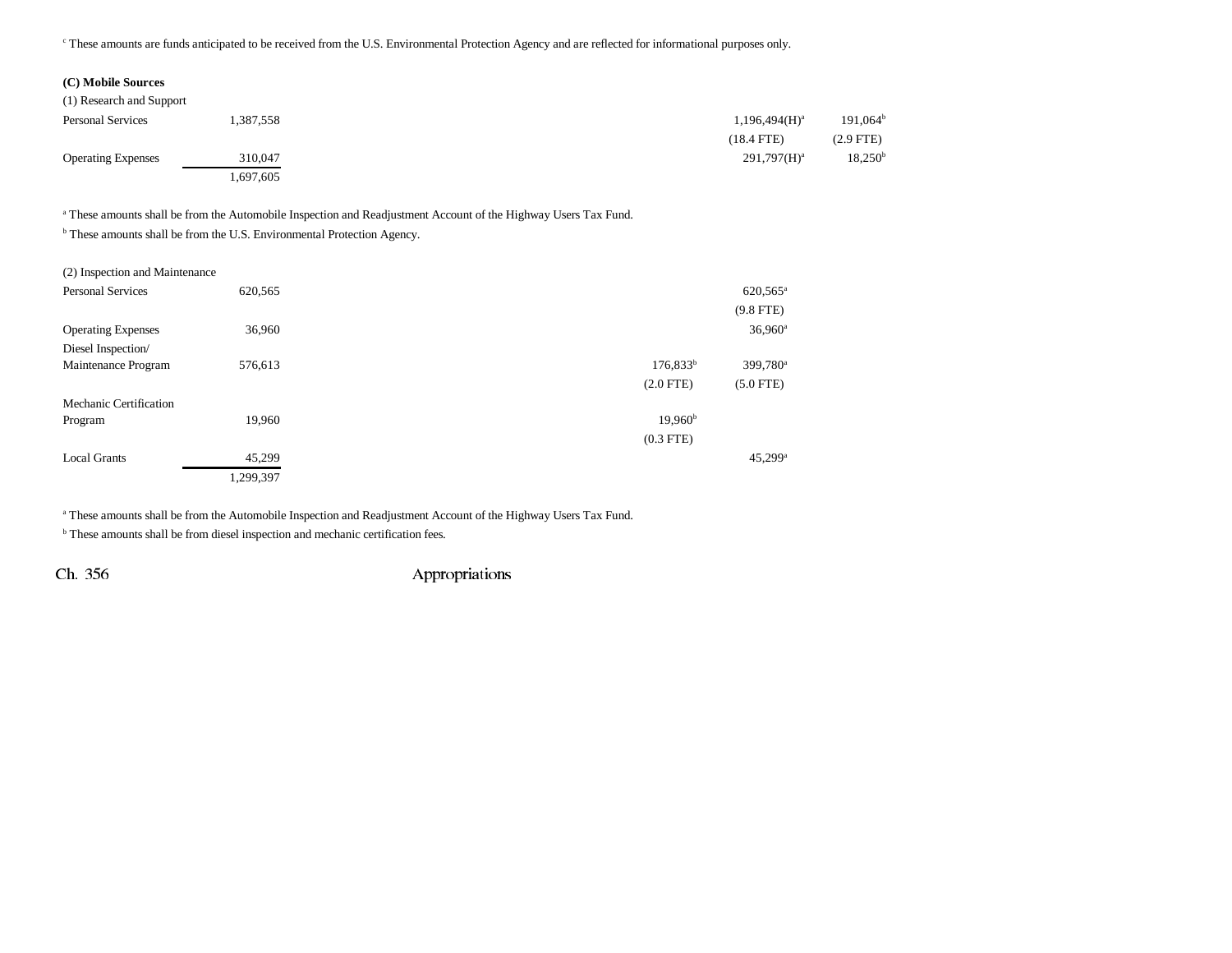|                 |       | APPROPRIATION FROM |               |              |               |              |
|-----------------|-------|--------------------|---------------|--------------|---------------|--------------|
|                 |       |                    | GENERAL       |              | CASH          |              |
| ITEM &          |       | GENERAL            | <b>FUND</b>   | CASH         | <b>FUNDS</b>  | FEDERAL.     |
| <b>SUBTOTAL</b> | TOTAL | <b>FUND</b>        | <b>EXEMPT</b> | <b>FUNDS</b> | <b>EXEMPT</b> | <b>FUNDS</b> |
| S               |       |                    |               |              |               |              |

### **(D) Stationary Sources**

| (1) Inventory and Support Services |           |                   |                      |  |
|------------------------------------|-----------|-------------------|----------------------|--|
| <b>Personal Services</b>           | 1.382.099 | $834,206(H)^a$    | 547,893 <sup>t</sup> |  |
|                                    |           | $(11.4$ FTE)      | $(8.9$ FTE)          |  |
| <b>Operating Expenses</b>          | 254,600   | $254.600^{\circ}$ |                      |  |
|                                    | 1,636,699 |                   |                      |  |

a These amounts shall be from the Stationary Sources Control Fund pursuant to Section 25-7-114.7(2)(b), C.R.S.

b This amount shall be from the U.S. Environmental Protection Agency.

| (2) Permits and Compliance Assurance |           |                        |                     |                |
|--------------------------------------|-----------|------------------------|---------------------|----------------|
| <b>Personal Services</b>             | 2.545.014 | 1,887,810 <sup>a</sup> | 99.841 <sup>b</sup> | 557,363        |
|                                      |           | $(30.5$ FTE)           |                     | $(8.6$ FTE $)$ |
| <b>Operating Expenses</b>            | 39,678    | $33,348^{\rm a}$       |                     | 6,330          |
| <b>Local Contracts</b>               | 343,492   | 99,114 <sup>a</sup>    |                     | 244,378        |
|                                      | 2,928,184 |                        |                     |                |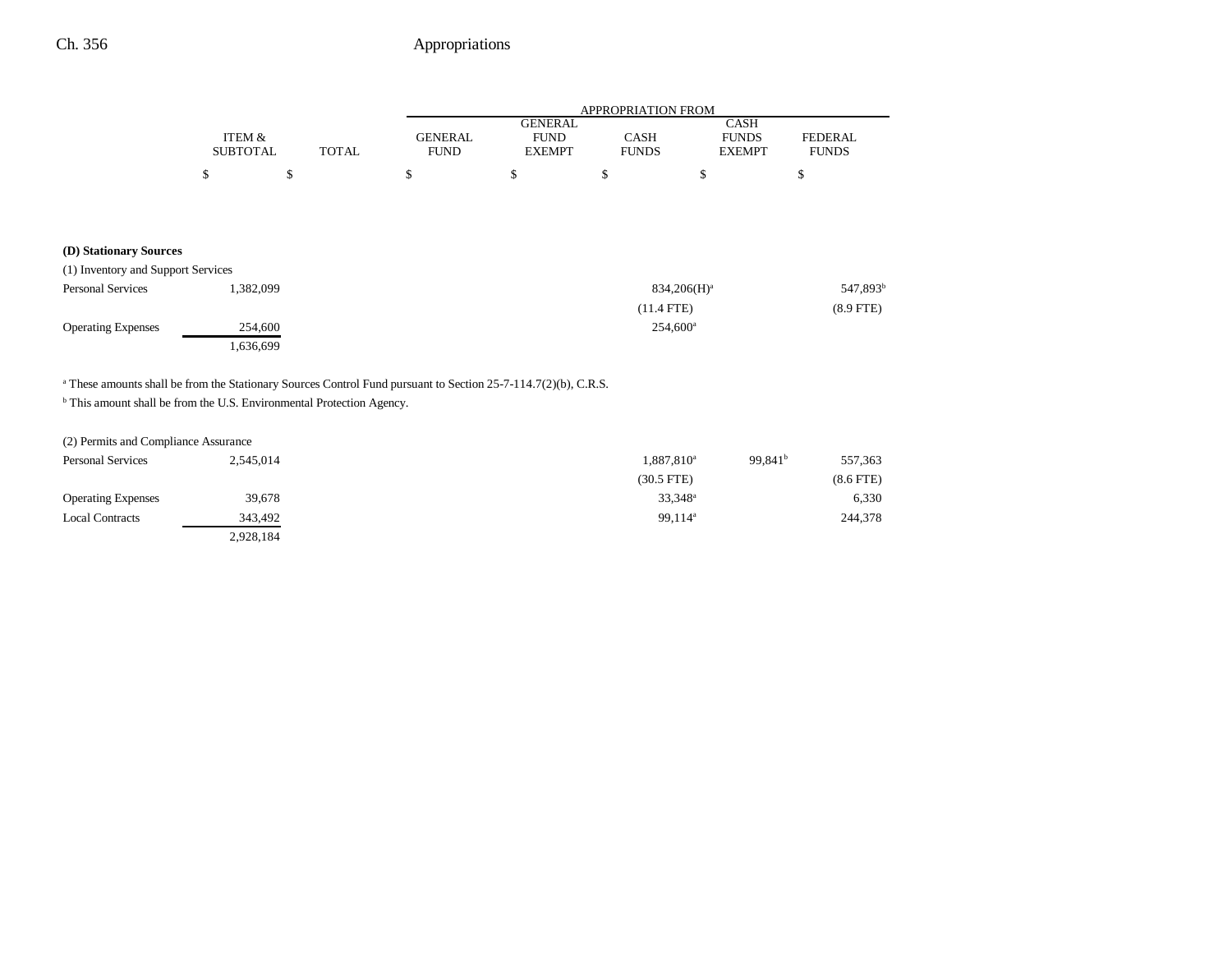a These amounts shall be from the Stationary Sources Control Fund pursuant to Section 25-7-114.7(2)(b), C.R.S.

b This amount shall be from reserves in the Stationary Sources Control Fund pursuant to Section 25-7-114.7(2)(b), C.R.S.

| (3) Hazardous and Toxic Control |         |                      |                       |
|---------------------------------|---------|----------------------|-----------------------|
| <b>Personal Services</b>        | 671,010 | 536,954 <sup>a</sup> | 134,056               |
|                                 |         | $(9.1$ FTE)          | $(2.2$ FTE)           |
| <b>Operating Expenses</b>       | 65,061  | 65,061 <sup>a</sup>  |                       |
| Preservation of the             |         |                      |                       |
| Ozone Layer                     | 189,166 | 127,491 <sup>b</sup> | $61,675$ <sup>c</sup> |
|                                 |         | $(2.0$ FTE)          |                       |
|                                 | 925,237 |                      |                       |

<sup>a</sup> Of these amounts, \$566,154 shall be from the Stationary Sources Control Fund pursuant to Section 25-7-114.7(2)(b), C.R.S., and \$35,861 shall be from the Lead Hazard Reduction Cash Fund pursuant to Section 25-5-1106, C.R.S.

b This amount shall be from the Ozone Protection Fund pursuant to Section 25-7-135, C.R.S.

c Of this amount, \$33,433 shall be from reserves in the Stationary Sources Control Fund pursuant to Section 25-7-114.7(2)(b), C.R.S., and \$28,242 shall be from reserves in the Automobile Inspection and Readjustment Account of the Highway Users Tax Fund.

#### 13,239,365

# **(6) WATER QUALITY CONTROL DIVISION194**

| (A) Administration        |         |                |                      |                        |                    |
|---------------------------|---------|----------------|----------------------|------------------------|--------------------|
| <b>Personal Services</b>  | 596,944 | 371,295(M)     | 94,474 <sup>a</sup>  |                        | $131, 175^{\rm b}$ |
|                           |         | $(8.6$ FTE $)$ | $(2.4$ FTE)          |                        | $(1.5$ FTE)        |
| <b>Operating Expenses</b> | 41,430  | 21,196(M)      | $2,146^{\circ}$      |                        | $18,088^{\rm b}$   |
| <b>Indirect Cost</b>      |         |                |                      |                        |                    |
| Assessment                | 965,519 |                | 301,784 <sup>c</sup> | 12,103(T) <sup>d</sup> | $651,632^b$        |
|                           |         |                |                      |                        |                    |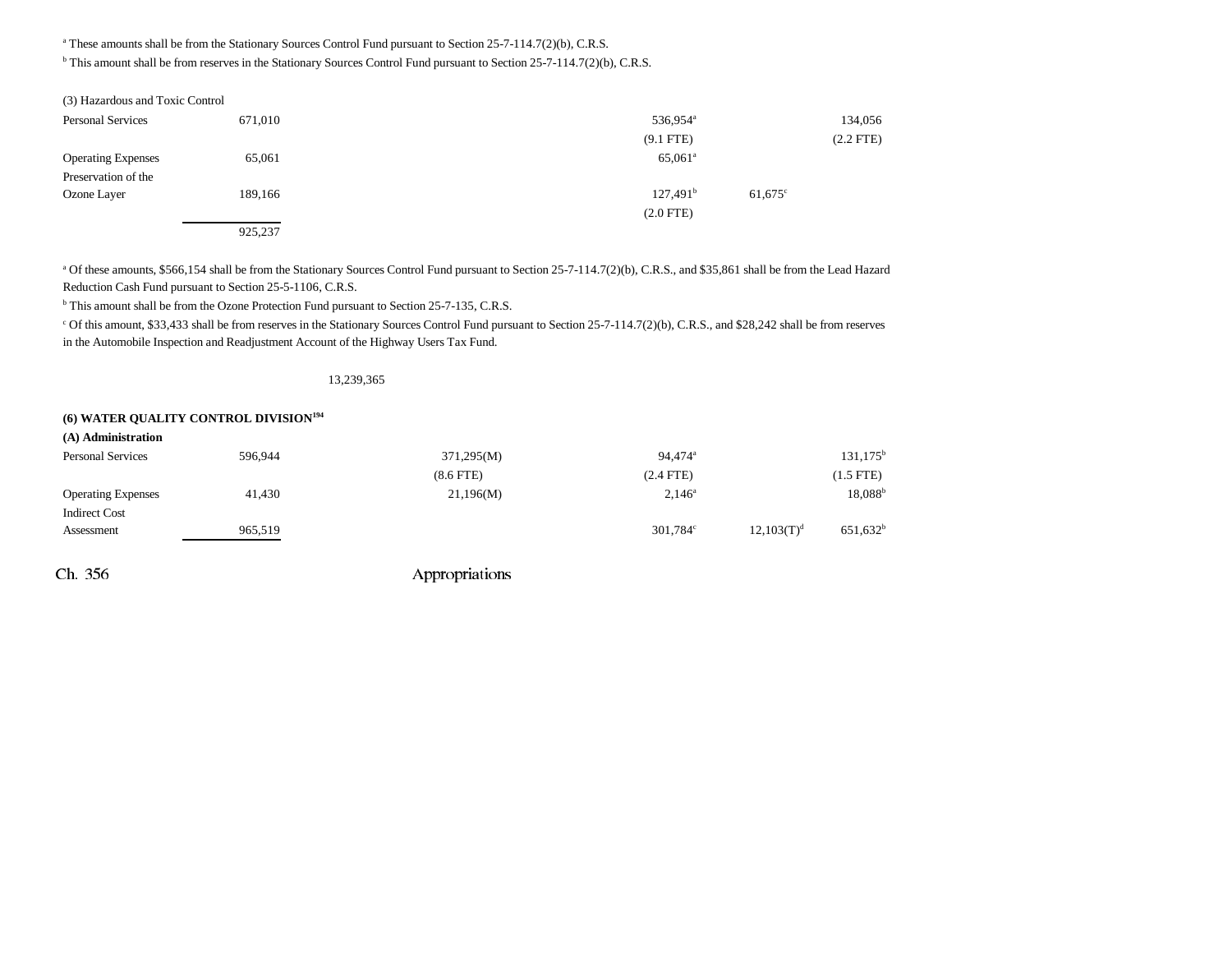|                 |       | APPROPRIATION FROM |                |              |               |              |  |
|-----------------|-------|--------------------|----------------|--------------|---------------|--------------|--|
|                 |       |                    | <b>GENERAL</b> |              | CASH          |              |  |
| ITEM &          |       | GENERAL            | <b>FUND</b>    | CASH         | <b>FUNDS</b>  | FEDERAL      |  |
| <b>SUBTOTAL</b> | TOTAL | <b>FUND</b>        | <b>EXEMPT</b>  | <b>FUNDS</b> | <b>EXEMPT</b> | <b>FUNDS</b> |  |
|                 |       |                    |                |              |               |              |  |

1,603,893

<sup>a</sup> These amounts shall be from the Water Quality Control Fund pursuant to Section 25-8-502, C.R.S.

b These amounts shall be from the U.S. Environmental Protection Agency.

c Of this amount, \$231,707 shall be from the Water Quality Control Fund pursuant to Section 25-8-502, C.R.S., \$40,067 shall be from the Sludge Management Program Fund pursuant to Section 30-20-110.5(3), C.R.S., and \$30,010 shall be from fees collected by the Industrial Pretreatment Program pursuant to Section 25-8-508, C.R.S. d This amount shall be from the Department of Agriculture, Groundwater Protection Fund pursuant to Section 25-8-205.5(8), C.R.S.

|                           | (B) Watershed Assessment, Outreach, and Assistance |             |                   |                          |              |
|---------------------------|----------------------------------------------------|-------------|-------------------|--------------------------|--------------|
| <b>Personal Services</b>  | 1,871,504                                          | 512,886     | $194,606^{\circ}$ | $173,585(T)^6$           | 990,427      |
|                           | 1,822,796                                          |             |                   | $124,877(T)^{b}$         |              |
|                           |                                                    | $(6.5$ FTE) | $(3.0$ FTE)       | $(3.3$ FTE)              | $(16.0$ FTE) |
| <b>Operating Expenses</b> | 526,937                                            | 416,763     |                   | $11,295(T)^{b}$          | 98,879       |
| Local Grants and          |                                                    |             |                   |                          |              |
| Contracts                 | 1,042,392                                          |             |                   |                          | 1,042,392    |
| <b>SENSITIVITY AND</b>    |                                                    |             |                   |                          |              |
| <b>VULNERABILITY</b>      |                                                    |             |                   |                          |              |
| <b>ANALYSIS</b>           | 95,000                                             |             |                   | $95,000(T)$ <sup>b</sup> |              |
|                           | 3,440,833                                          |             |                   |                          |              |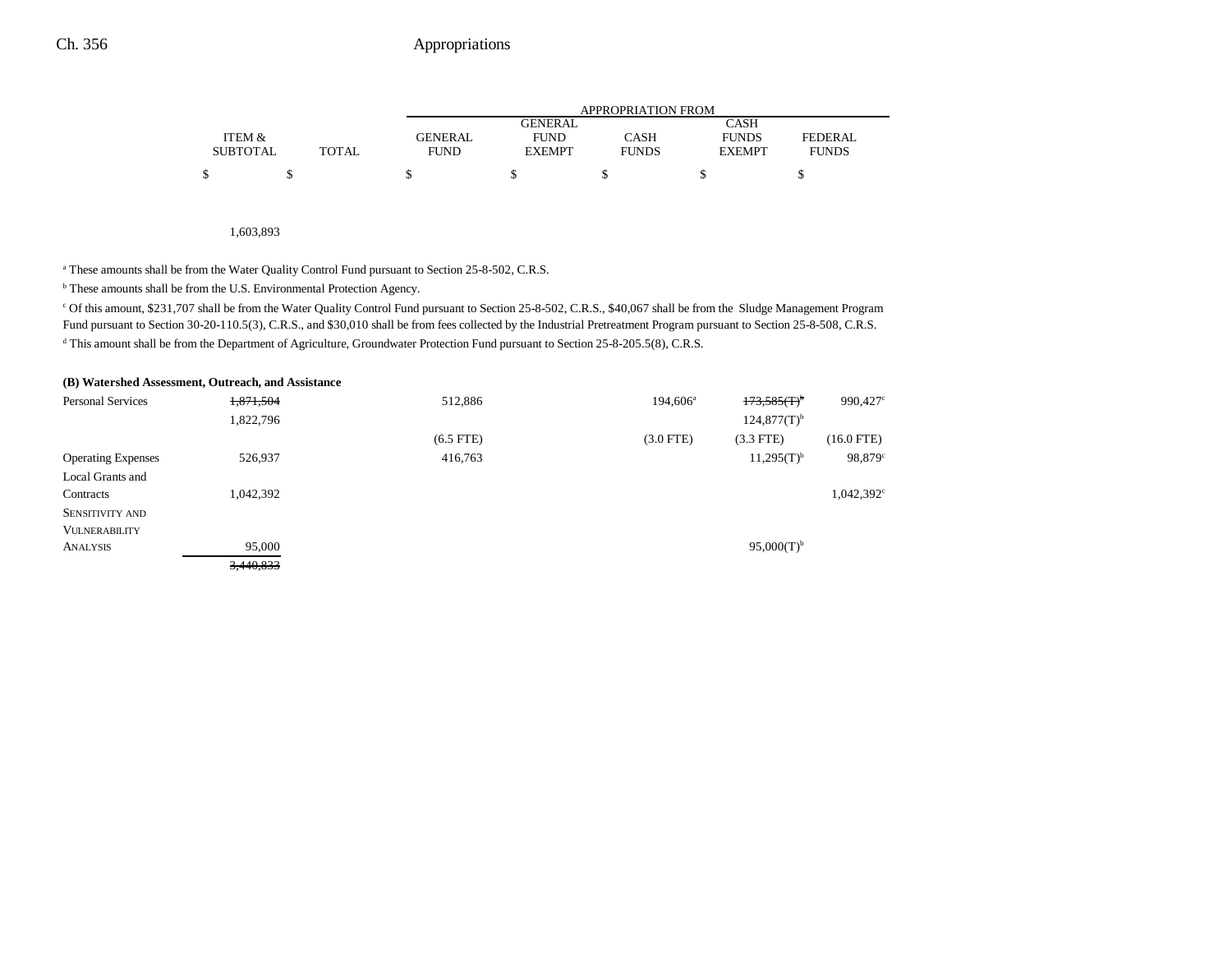#### 3,487,125

<sup>a</sup> This amount shall be from the Water Quality Control Fund pursuant to Section 25-8-502, C.R.S.

b These amounts shall be from the Department of Agriculture, Groundwater Protection Fund Pursuant to Section 25-8-205.5(8), C.R.S.

c These amounts shall be from the U.S. Environmental Protection Agency.

| (C) Permitting and Compliance Assurance |           |             |                          |                     |                  |  |  |
|-----------------------------------------|-----------|-------------|--------------------------|---------------------|------------------|--|--|
| <b>Personal Services</b>                | 2,059,514 | 382.834     | $1.113.668$ <sup>a</sup> | $140.573^b$         | 422.439°         |  |  |
|                                         |           | $(5.6$ FTE) | $(20.9$ FTE)             | $(2.0$ FTE $)$      | $(4.7$ FTE)      |  |  |
| <b>Operating Expenses</b>               | 168,104   | 15,317      | $118.812^a$              | 10.727 <sup>b</sup> | $23,248^{\circ}$ |  |  |
|                                         | 2,227,618 |             |                          |                     |                  |  |  |

a Of these amounts, \$915,180 shall be from the Water Quality Control Fund pursuant to Section 25-8-502, C.R.S, \$182,276 shall be from

the Sludge Management Program Fund pursuant to Section 30-20-110.5(3), C.R.S., and \$135,024 shall be fees collected by the Industrial Pretreatment Program pursuant to Section 25-8-508, C.R.S.

<sup>b</sup> These amounts shall be from cash funds exempt revenues that are from a revenue change as a result of Amendment 14, concerning the regulation of commercial hog facilities, which was approved by voters statewide at the 1998 general election.

c These amounts shall be from the U.S. Environmental Protection Agency and are shown for informational purposes only.

### **(D) Drinking Water Program**

| <b>Personal Services</b>  | 1,743,476 | 437,498(M)     | 1,305,978ª           |
|---------------------------|-----------|----------------|----------------------|
|                           |           | $(8.6$ FTE $)$ | $(19.8$ FTE)         |
| <b>Operating Expenses</b> | 156.884   | 35,826(M)      | 121,058 <sup>a</sup> |
|                           | ,900,360  |                |                      |

a These amounts shall be from the U.S. Environmental Protection Agency and are shown for informational purposes only.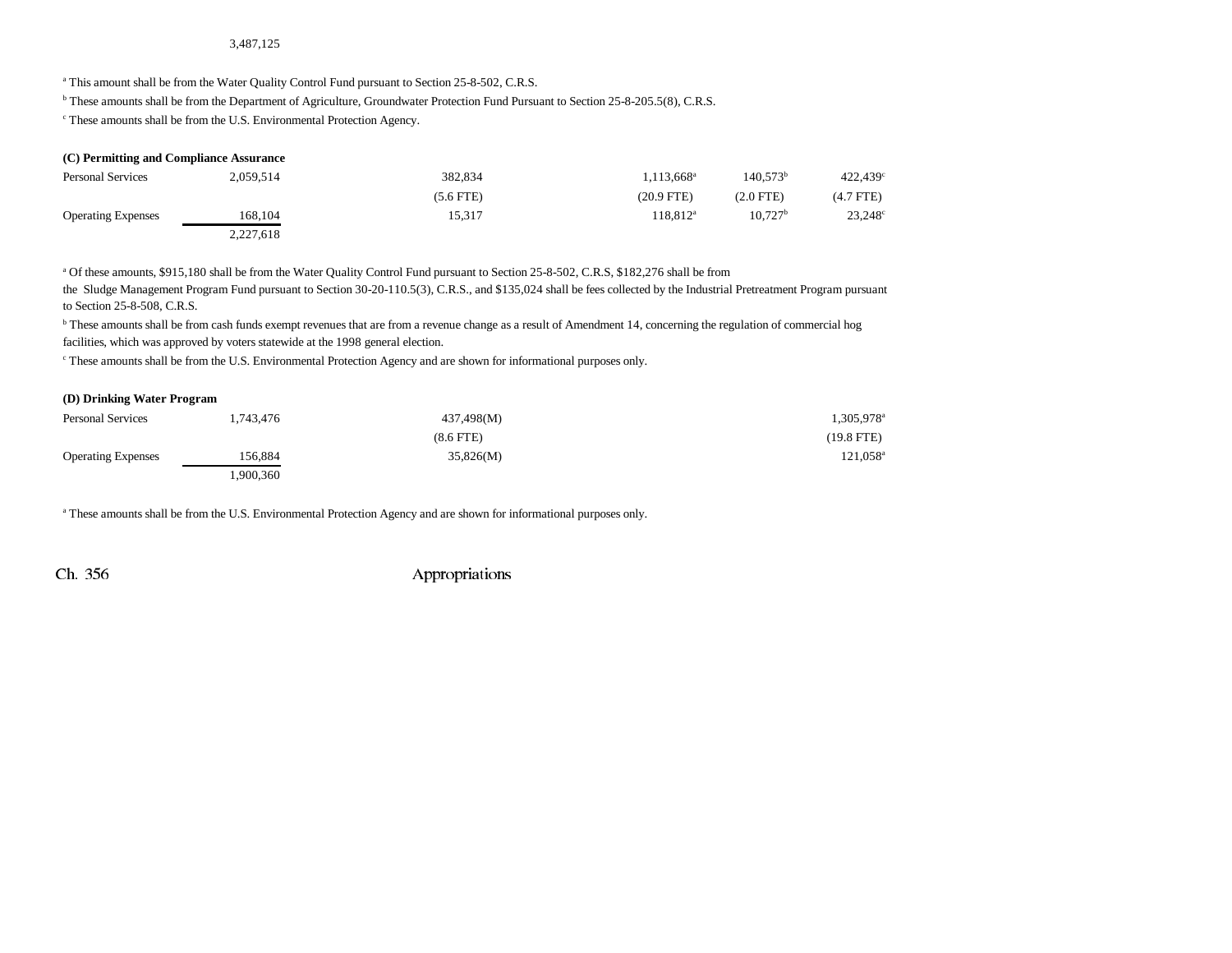# Ch. 356 Appropriations

|                                                                       |                           |              | APPROPRIATION FROM            |                                                |                             |                                              |                                |
|-----------------------------------------------------------------------|---------------------------|--------------|-------------------------------|------------------------------------------------|-----------------------------|----------------------------------------------|--------------------------------|
|                                                                       | ITEM &<br><b>SUBTOTAL</b> | <b>TOTAL</b> | <b>GENERAL</b><br><b>FUND</b> | <b>GENERAL</b><br><b>FUND</b><br><b>EXEMPT</b> | <b>CASH</b><br><b>FUNDS</b> | <b>CASH</b><br><b>FUNDS</b><br><b>EXEMPT</b> | <b>FEDERAL</b><br><b>FUNDS</b> |
|                                                                       | \$                        | \$           | \$                            | \$                                             | \$                          | \$                                           | \$                             |
|                                                                       |                           |              |                               |                                                |                             |                                              |                                |
|                                                                       |                           | 9,172,704    |                               |                                                |                             |                                              |                                |
|                                                                       |                           | 9,218,996    |                               |                                                |                             |                                              |                                |
| (7) HAZARDOUS MATERIALS AND WASTE MANAGEMENT DIVISION <sup>194a</sup> |                           |              |                               |                                                |                             |                                              |                                |
| (A) Division Director's Office                                        |                           |              |                               |                                                |                             |                                              |                                |
| Program Costs                                                         | 384,322                   |              | 211,508                       |                                                | 117,847 <sup>a</sup>        | 54,967 <sup>b</sup>                          |                                |
|                                                                       |                           |              | $(3.5$ FTE)                   |                                                | $(2.0$ FTE)                 |                                              |                                |
| Legal Services for                                                    |                           |              |                               |                                                |                             |                                              |                                |
| $6,145$ hours                                                         | 342,952                   |              |                               |                                                | 191,149 <sup>a</sup>        | $1,060(T)^c$                                 | 150,743                        |
| <b>Indirect Cost</b>                                                  |                           |              |                               |                                                |                             |                                              |                                |
| Assessment                                                            | 1,481,334                 |              |                               |                                                | 569,976 <sup>a</sup>        | $43,095(T)^c$                                | 868,263                        |
|                                                                       | 2,208,608                 |              |                               |                                                |                             |                                              |                                |

a Of these amounts, \$318,716 shall be from the Hazardous Waste Service Fund pursuant to Section 25-15-304, C.R.S., \$250,339 shall be from the Solid Waste Management Fund pursuant to Section 30-20-118, C.R.S., \$174,663 shall be from the Hazardous Substance Response Fund pursuant to Section 25-16-104.6, C.R.S., \$134,190 shall be from the Hazardous Waste Commission Fund pursuant to Section 25-15-315, C.R.S., and \$1,064 shall be from the Colorado Open Records Act fees collected.

b Of this amount, \$48,144 shall be from reserves in the Hazardous Waste Commission Fund pursuant to Section 25-15-315, C.R.S., and \$6,823 shall be from the Department of Local Affairs using the Local Government Severance Tax Fund pursuant to Section 39-29-110 (1) (b) (I), C. R. S.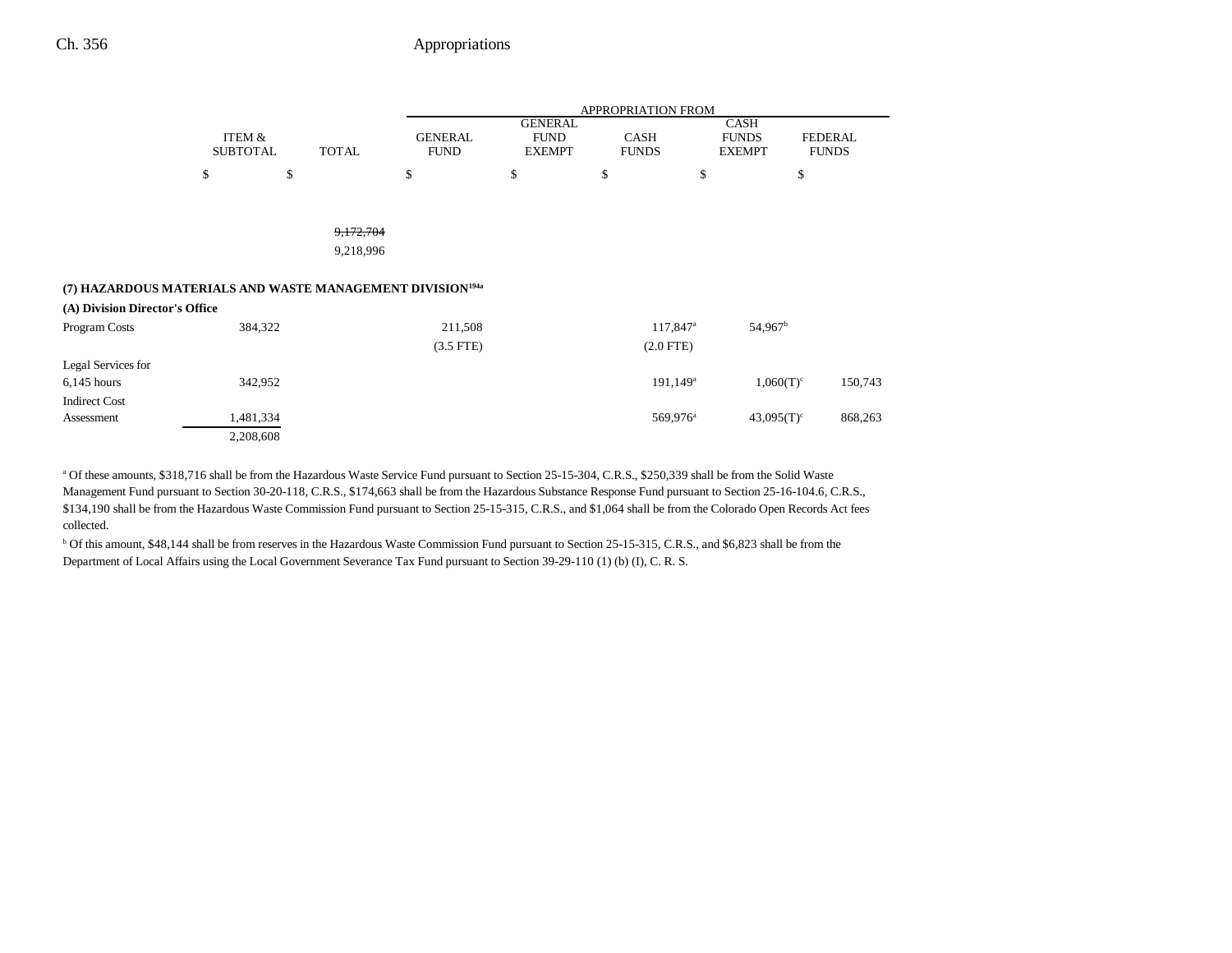c These amounts shall be from the Department of Local Affairs using the Local Government Severance Tax Fund pursuant to Section 39-29-110(1)(b)(I), C.R.S.

| (B) Hazardous Waste Control Program |           |                          |                        |
|-------------------------------------|-----------|--------------------------|------------------------|
| <b>Personal Services</b>            | 2.192.926 | $1.132.523$ <sup>a</sup> | 1,060,403 <sup>b</sup> |
|                                     |           | $(17.4$ FTE)             | $(17.2$ FTE)           |
| <b>Operating Expenses</b>           | 90,206    | $46.404^{\circ}$         | 43.802 <sup>b</sup>    |
|                                     | 2,283,132 |                          |                        |

a These amounts shall be from the Hazardous Waste Service Fund pursuant to Section 25-15-304, C.R.S.

**b** These amounts are anticipated to be received from the U.S. Environmental Protection Agency, the U.S. Department of Defense, and the Agency for Toxic Substances and Disease Registry, and are reflected for informational purposes only.

#### **(C) Solid Waste Control Program**

| Program Costs | 1,239,203 | $.168.054$ <sup>a</sup> | 71,149    |
|---------------|-----------|-------------------------|-----------|
|               |           | $(12.2$ FTE)            | (1.0 FTE) |

<sup>a</sup> Of this amount, \$1,022,957 shall be from the Solid Waste Management Fund pursuant to Section 30-20-118, C.R.S., and \$145,097 shall be from the Hazardous Substance Response Fund pursuant to Section 25-16-104.6, C.R.S.

#### **(D) Uranium Mill Tailings Remedial Action Program**

| Program Costs | 306.907 | $217,674(T)^a$ | $89,233^b$          |
|---------------|---------|----------------|---------------------|
|               |         | $(2.5$ FTE $)$ | $(1.1 \text{ FTE})$ |

<sup>a</sup> This amount shall be from the Department of Local Affairs using the Local Government Severance Tax Fund pursuant to Section 39-29-110(1)(b)(I), C.R.S. b This amount shall be from the U.S. Department of Energy, and is shown for information purposes only.

### **(E) Contaminated Site Cleanups152**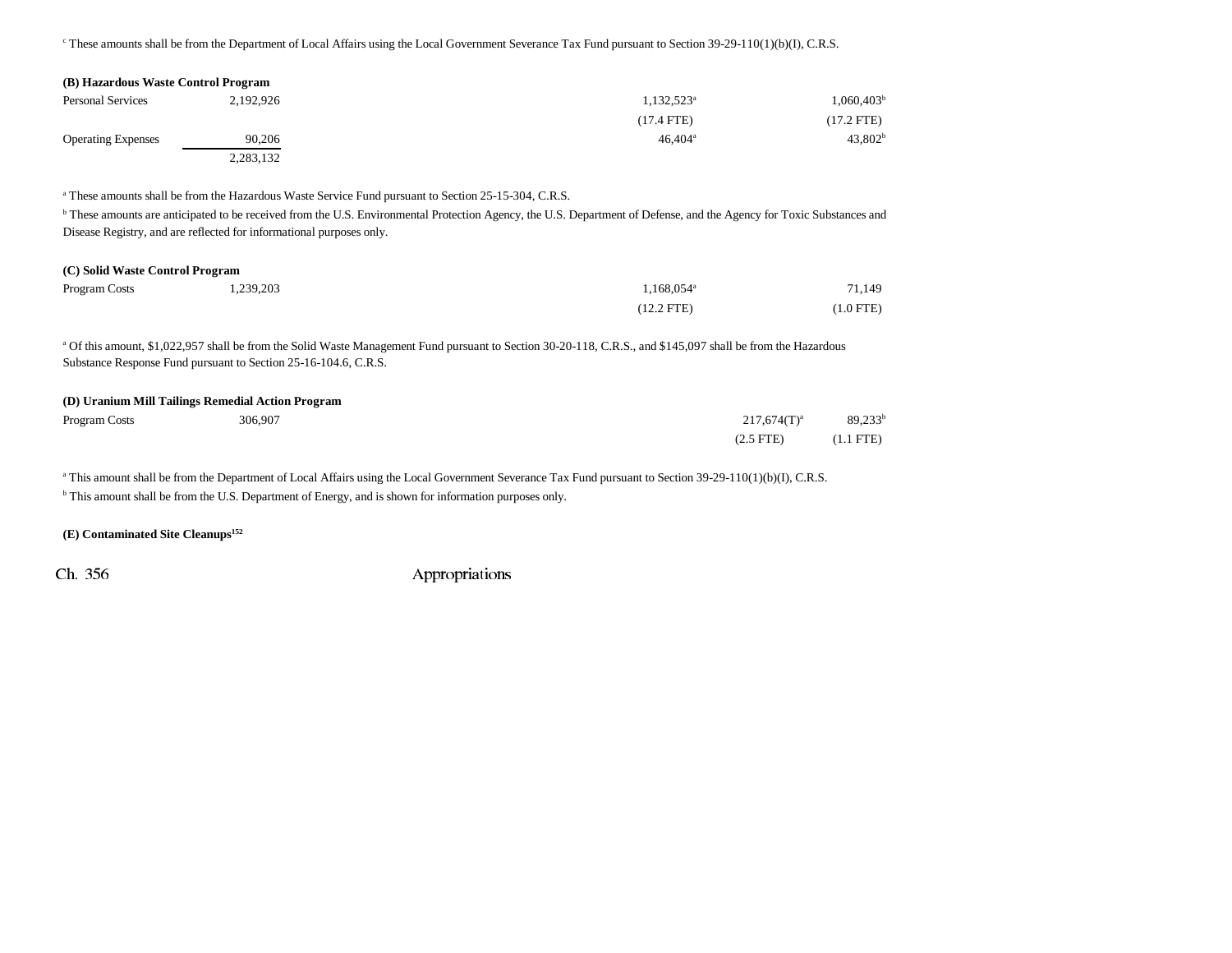|                           |                                           |    | APPROPRIATION FROM            |                                                |                             |                                              |                                |
|---------------------------|-------------------------------------------|----|-------------------------------|------------------------------------------------|-----------------------------|----------------------------------------------|--------------------------------|
|                           | ITEM &<br><b>SUBTOTAL</b><br><b>TOTAL</b> |    | <b>GENERAL</b><br><b>FUND</b> | <b>GENERAL</b><br><b>FUND</b><br><b>EXEMPT</b> | <b>CASH</b><br><b>FUNDS</b> | <b>CASH</b><br><b>FUNDS</b><br><b>EXEMPT</b> | <b>FEDERAL</b><br><b>FUNDS</b> |
|                           | \$                                        | \$ | \$                            | \$                                             | \$                          | \$                                           | \$                             |
|                           |                                           |    |                               |                                                |                             |                                              |                                |
| <b>Personal Services</b>  | 3,501,630                                 |    | 533,019                       |                                                | 887,838 <sup>a</sup>        |                                              | $2,080,773$ <sup>b</sup>       |
|                           |                                           |    | $(9.0$ FTE)                   |                                                | $(12.8$ FTE)                |                                              | $(23.4$ FTE)                   |
| <b>Operating Expenses</b> | 243,935                                   |    | 16,581                        |                                                | $103,230^{\circ}$           |                                              | $124,124^b$                    |
| <b>Contaminated Sites</b> |                                           |    |                               |                                                |                             |                                              |                                |
| Operation and             |                                           |    |                               |                                                |                             |                                              |                                |
| Maintenance               | 2,132,000                                 |    |                               |                                                | $264,500(H)^a$              |                                              | 1,867,500 <sup>b</sup>         |
|                           | 5,877,565                                 |    |                               |                                                |                             |                                              |                                |

<sup>a</sup> Of these amounts, \$1,250,797 shall be from the Hazardous Substance Response Fund pursuant to Section 25-16-104.6, C.R.S., and \$4,771 shall be from Colorado Open Records Act fees collected.

b These amounts shall be from the U.S. Environmental Protection Agency and the U.S. Department of Defense.

## **(F) Rocky Flats Agreement**

| Program Costs            | 2,497,626 | 2,497,626    |
|--------------------------|-----------|--------------|
|                          |           | $(30.3$ FTE) |
| Legal Services for 400   |           |              |
| hours                    | 22,324    | 22,324       |
| Payment to the Office of |           |              |
| the Governor             | 20,000    | 20,000       |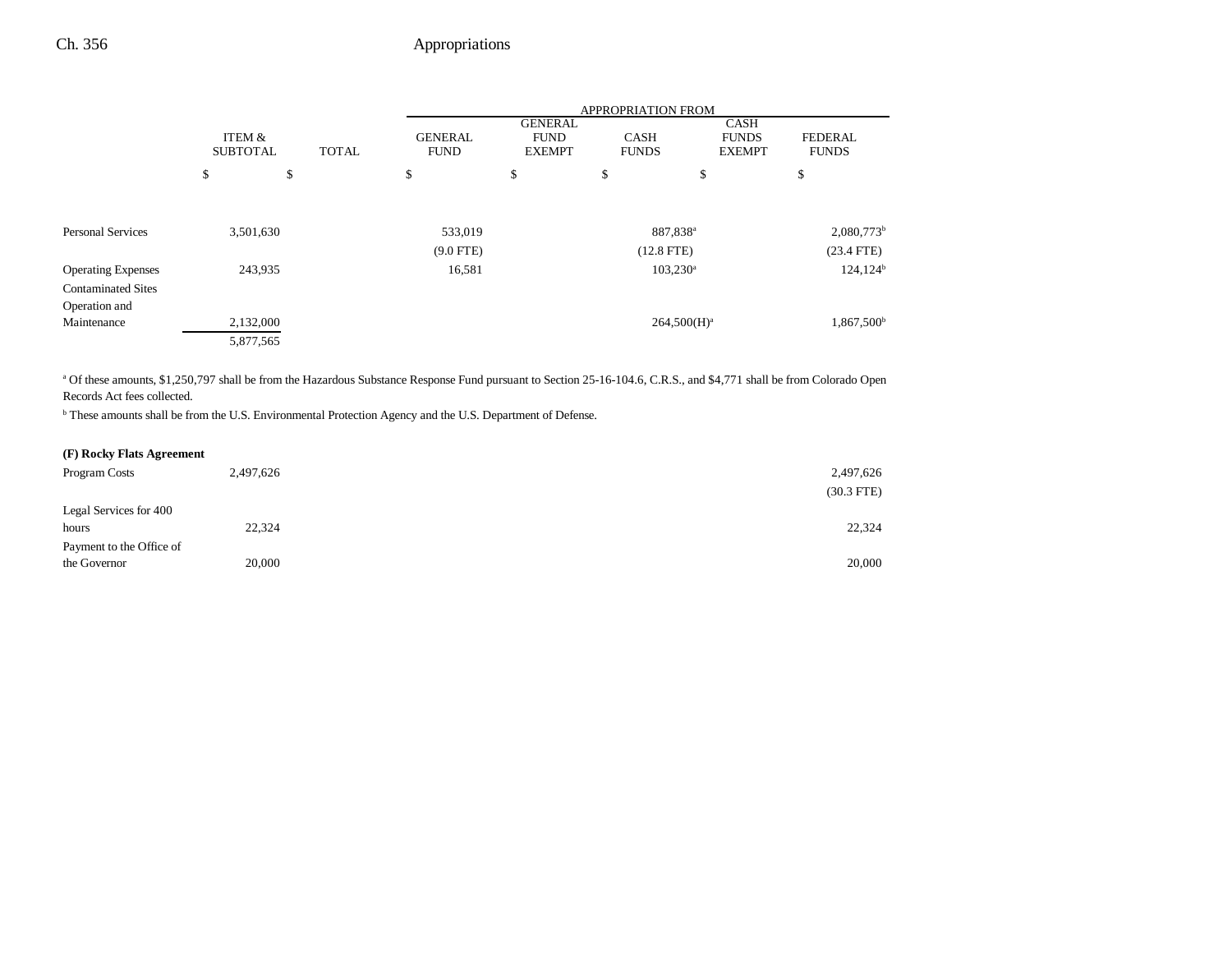Assessment 494,398 494,398 494,398 494,398 494,398 494,398 494,398 494,398 494,398 494,398 494,398 494,398 494,398

3,034,348

14,949,763

### **(8) CONSUMER PROTECTION**

| <b>Personal Services</b>  | 1,858,478 | 1,379,026    | $274,001^a$           | $62.098(T)^{b}$ | 143,353     |
|---------------------------|-----------|--------------|-----------------------|-----------------|-------------|
|                           |           | $(20.9$ FTE) | $(4.6$ FTE)           | $(0.8$ FTE)     | $(1.4$ FTE) |
| <b>Operating Expenses</b> | 160,170   | 21,273       | $41.939$ <sup>a</sup> | $6.165(T)^{b}$  | 90,793      |
| <b>Indirect Cost</b>      |           |              |                       |                 |             |
| Assessment                | 74.705    |              | $36,238^{\rm a}$      |                 | 38,467      |
|                           |           | 2,093,353    |                       |                 |             |

<sup>a</sup> Of these amounts, \$318,379 shall be from the Food Protection Cash Fund pursuant to Section 25-4-1608, C.R.S., and \$33,799 shall be from the Artificial Tanning Device Education Fund pursuant to Section 25-5-1004, C.R.S.

b Of these amounts, \$60,372 shall be from the Department of Corrections and \$7,891 shall be from the Department of Human Services.

### **(9) DISEASE CONTROL AND ENVIRONMENTAL EPIDEMIOLOGY DIVISION195**

### **(A) Administration, General Disease Control and Surveillance**

| <b>Personal Services</b>  | 980,804   | 527,842     |                 |               | $452,962^{\rm a}$ |
|---------------------------|-----------|-------------|-----------------|---------------|-------------------|
|                           |           | $(8.1$ FTE) |                 |               | $(6.4$ FTE)       |
| <b>Operating Expenses</b> | 435,541   | 322,153     | $4,515^{\rm b}$ |               | $108,873^{\circ}$ |
| <b>Indirect Cost</b>      |           |             |                 |               |                   |
| Assessment                | 1,719,696 |             | $1,070^{\rm b}$ | $27.060(T)^c$ | 1,691,566         |
|                           | 3,136,041 |             |                 |               |                   |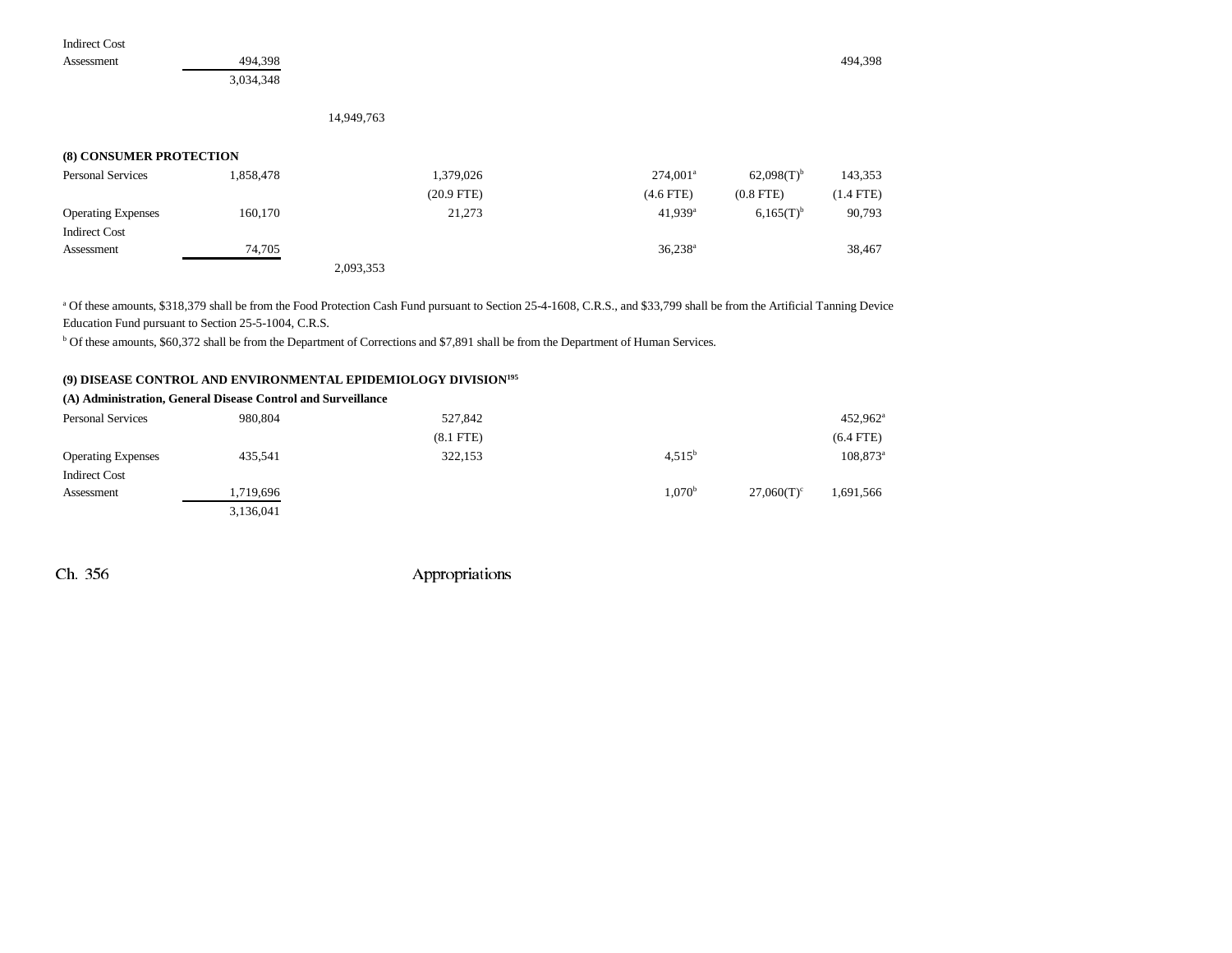|                 |              | APPROPRIATION FROM |               |              |               |              |
|-----------------|--------------|--------------------|---------------|--------------|---------------|--------------|
|                 |              |                    | GENERAL       |              | CASH          |              |
| ITEM &          |              | <b>GENERAL</b>     | <b>FUND</b>   | CASH         | <b>FUNDS</b>  | FEDERAL      |
| <b>SUBTOTAL</b> | <b>TOTAL</b> | FUND               | <b>EXEMPT</b> | <b>FUNDS</b> | <b>EXEMPT</b> | <b>FUNDS</b> |
| \$              |              |                    |               |              |               |              |

a These amounts shall be from the Preventive Health Services Block Grant.

<sup>b</sup> Of these amounts, \$4,515 shall be from the sale of rabies vaccines and \$1,070 shall be from various sources of cash funds.

c Of this amount, \$13,493 shall be from Medicaid funds appropriated in the Department of Health Care Policy and Financing and \$13,567 shall be from federal funds appropriated in the Department of Human Services.

#### **(B) Special Purpose Disease Control Programs**

| $(1)$ Immunization <sup>196</sup> |           |         |                   |              |
|-----------------------------------|-----------|---------|-------------------|--------------|
| <b>Personal Services</b>          | .004.187  |         | $11,011(T)^{a}$   | 993,176      |
|                                   |           |         | $(0.2$ FTE)       | $(19.0$ FTE) |
| <b>Operating Expenses</b>         | 8.044.316 | 444,730 | $103, 153(T)^{a}$ | 7,496,433    |
|                                   | 9,048,503 |         |                   |              |

a These amounts shall be from Medicaid funds appropriated in the Department of Health Care Policy and Financing.

| (2) Sexually Transmitted Disease, HIV and AIDS |           |        |              |
|------------------------------------------------|-----------|--------|--------------|
| <b>Personal Services</b>                       | 3.042.133 |        | 3,042,133    |
|                                                |           |        | $(54.6$ FTE) |
| <b>Operating Expenses</b>                      | 2,642,728 | 33,139 | 2,609,589    |
|                                                | 5,684,861 |        |              |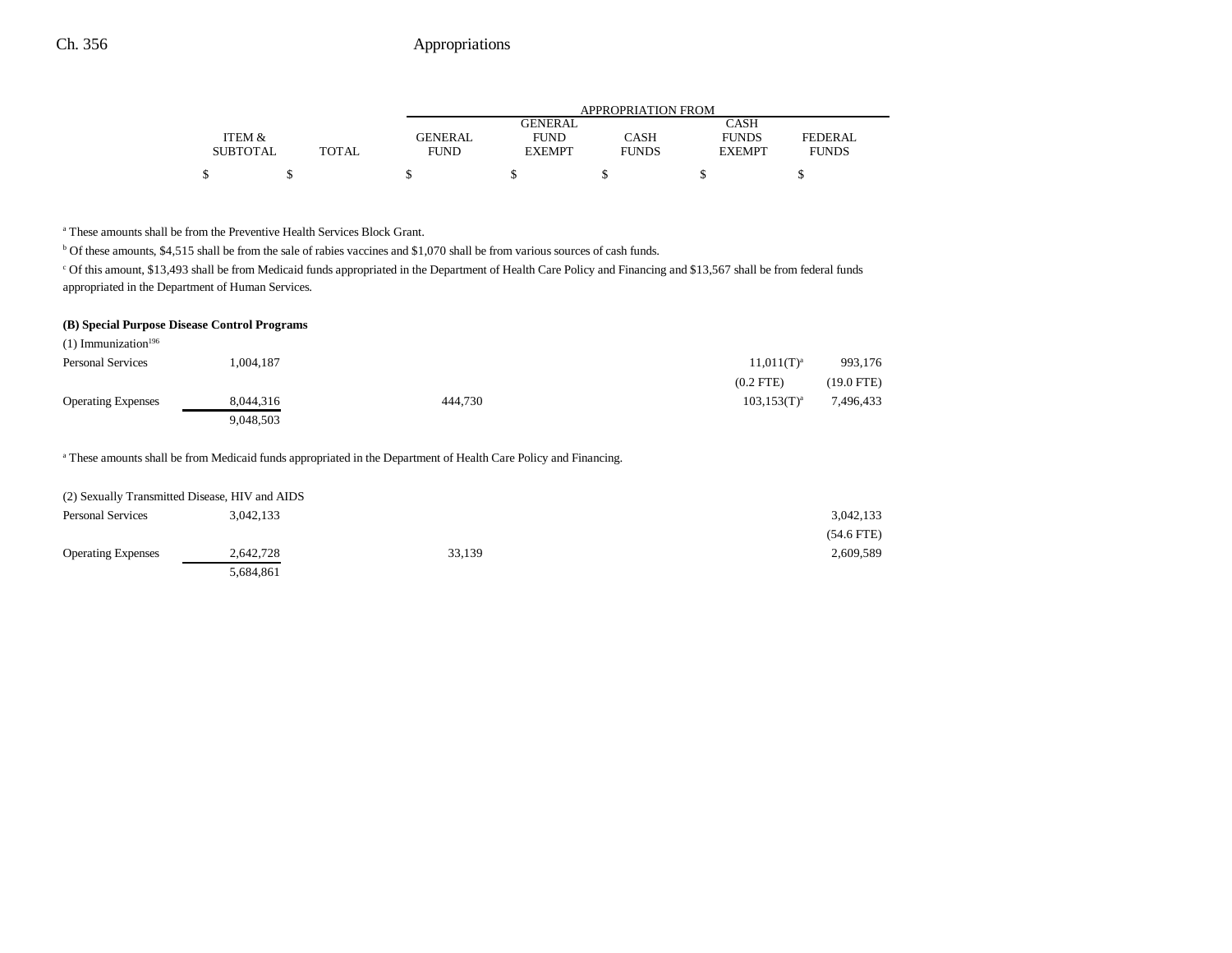| (3) Ryan White Act <sup>197</sup>                     |           |             |                        |             |
|-------------------------------------------------------|-----------|-------------|------------------------|-------------|
| <b>Personal Services</b>                              | 303,493   | 31,699      |                        | 271,794     |
|                                                       |           | $(0.4$ FTE) |                        | $(3.6$ FTE) |
| <b>Operating Expenses</b>                             | 5,605,192 | 1,243,909   |                        | 4,361,283   |
|                                                       | 5,908,685 |             |                        |             |
| (4) Tuberculosis Control and Treatment <sup>198</sup> |           |             |                        |             |
| <b>Personal Services</b>                              | 401.294   | 67,498      | $81,148^{\rm a}$       | 252,648     |
|                                                       |           | $(1.2$ FTE) | $(1.7$ FTE)            | $(3.9$ FTE) |
| <b>Operating Expenses</b>                             | 1,157,451 | 877,363     | $196,328$ <sup>a</sup> | 83,760      |
|                                                       | 1,558,745 |             |                        |             |

<sup>a</sup> Of these amounts, \$240,864(T) shall be from federal funds appropriated in the Department of Human Services, and \$36,612(L) shall be from county tuberculosis treatment matching funds pursuant to Section 25-4-513, C.R.S.

| (C) Environmental Epidemiology              |           |             |                |
|---------------------------------------------|-----------|-------------|----------------|
| (1) Birth Defects Monitoring and Prevention |           |             |                |
| <b>Personal Services</b>                    | 466,930   | 336,882     | 130,048        |
|                                             |           | $(5.5$ FTE) | $(2.6$ FTE $)$ |
| <b>Operating Expenses</b>                   | 59,428    | 25,186      | 34,242         |
|                                             | 526,358   |             |                |
| (2) Federal Grants                          | 2,769,045 |             | 2,769,045      |
|                                             |           |             | $(15.5$ FTE)   |
|                                             |           |             |                |

28,632,238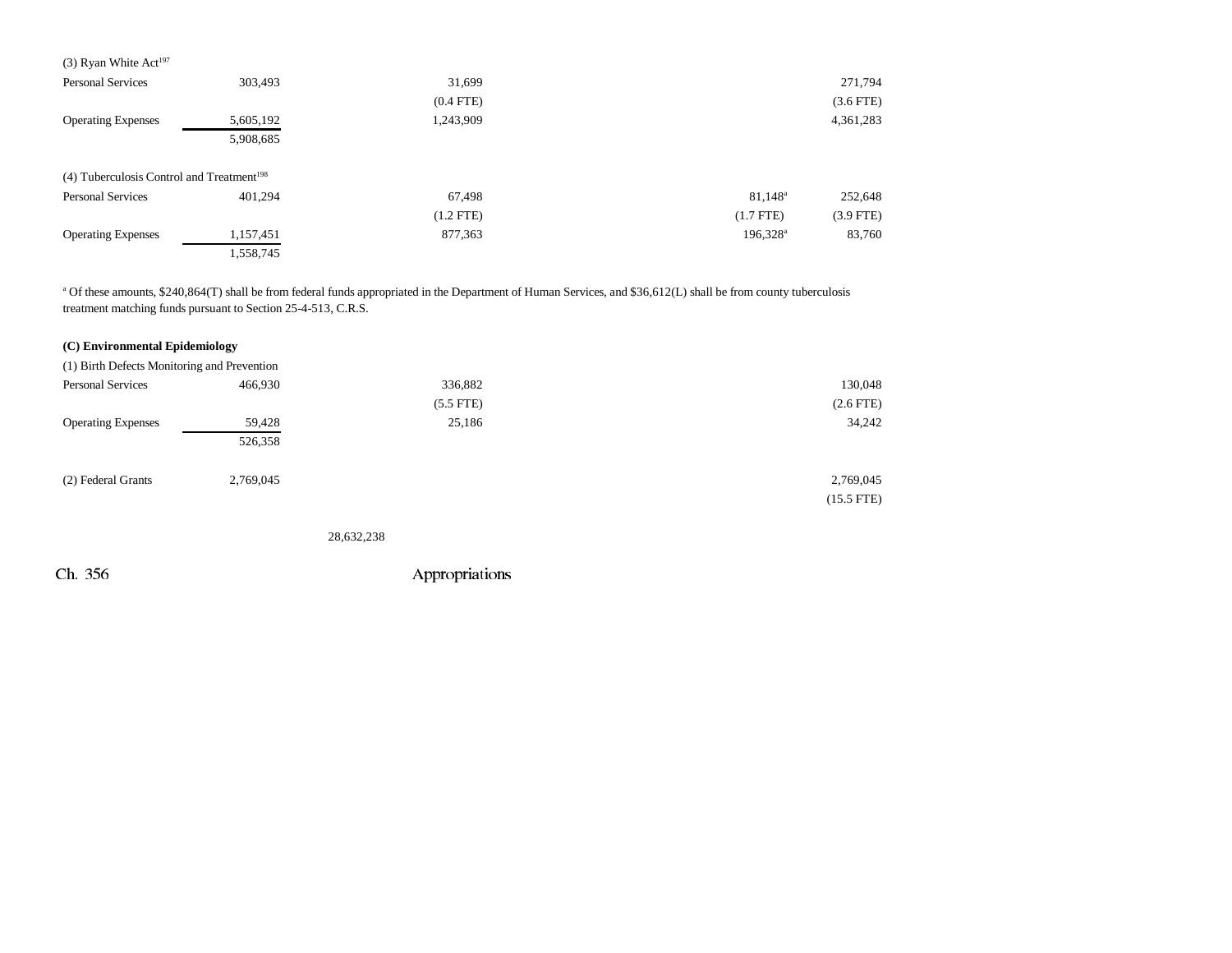|                                                                   |                 |                             | APPROPRIATION FROM |                               |              |                               |                        |
|-------------------------------------------------------------------|-----------------|-----------------------------|--------------------|-------------------------------|--------------|-------------------------------|------------------------|
|                                                                   | ITEM &          |                             | <b>GENERAL</b>     | <b>GENERAL</b><br><b>FUND</b> | <b>CASH</b>  | <b>CASH</b>                   | <b>FEDERAL</b>         |
|                                                                   | <b>SUBTOTAL</b> | <b>TOTAL</b><br><b>FUND</b> |                    | <b>EXEMPT</b>                 | <b>FUNDS</b> | <b>FUNDS</b><br><b>EXEMPT</b> | <b>FUNDS</b>           |
|                                                                   | \$              | \$                          | \$                 | \$                            | \$           | \$                            | \$                     |
|                                                                   |                 |                             |                    |                               |              |                               |                        |
|                                                                   |                 |                             |                    |                               |              |                               |                        |
| (10) FAMILY AND COMMUNITY HEALTH SERVICES DIVISION <sup>195</sup> |                 |                             |                    |                               |              |                               |                        |
| (A) Director's Office                                             |                 |                             |                    |                               |              |                               |                        |
| General Programs,                                                 |                 |                             |                    |                               |              |                               |                        |
| Administration, and                                               |                 |                             |                    |                               |              |                               |                        |
| Evaluation                                                        | 4,823,961       |                             |                    |                               |              |                               | 4,823,961 <sup>a</sup> |
|                                                                   |                 |                             |                    |                               |              |                               | $(20.4$ FTE)           |
| <b>Indirect Cost</b>                                              |                 |                             |                    |                               |              |                               |                        |
| Assessment                                                        | 1,719,964       |                             |                    |                               | $27,930^b$   | $88,200^\circ$                | 1,603,834 <sup>a</sup> |
|                                                                   | 6,543,925       |                             |                    |                               |              |                               |                        |

a Of these amounts, \$5,361,705 shall be from the Maternal and Child Health Block Grant.

<sup>b</sup> This amount shall be from the Newborn Screening and Genetic Counseling Cash Funds pursuant to Section 25-4-1006, C.R.S.

c Of this amount, \$72,973(T) shall be from Medicaid funds appropriated in the Department of Health Care Policy and Financing, \$6,756 shall be from private grants, and \$8,471 shall be from various sources of cash funds exempt.

### **(B) Community Nursing**

| <b>Personal Services</b><br>. | 420,217 | 221,964(M)  | $198,253^{\circ}$ |
|-------------------------------|---------|-------------|-------------------|
|                               |         | $(5.4$ FTE) |                   |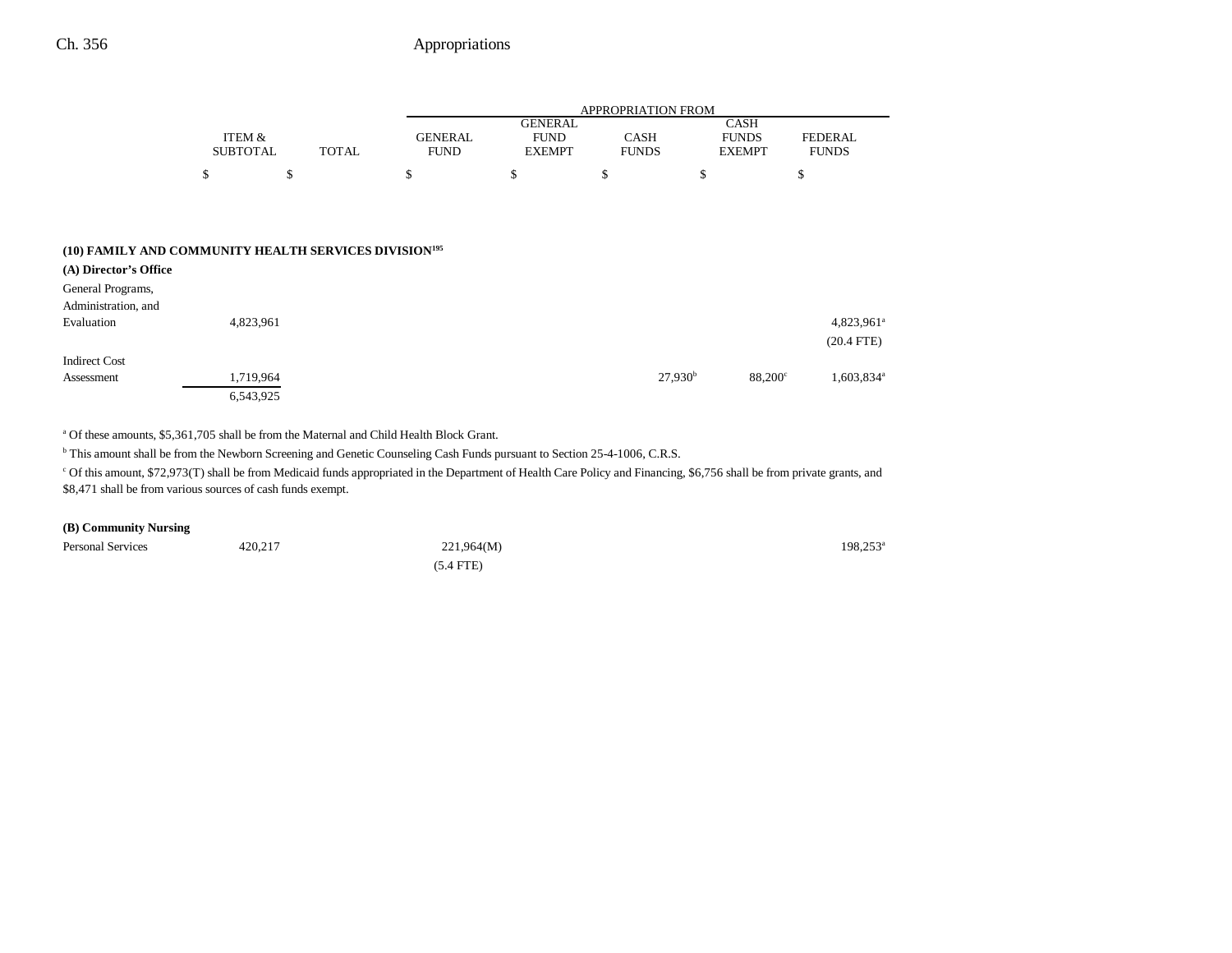| <b>Operating Expenses</b> | 16,705            | 16,705(M) |       |
|---------------------------|-------------------|-----------|-------|
| <b>Indirect Cost</b>      |                   |           |       |
| Assessment                | 775<br>$\sim$ 115 |           | 2,775 |
|                           | 439,697           |           |       |

a These amounts shall be from the Maternal and Child Health Block Grant.

| $801,607$ <sup>d</sup> |
|------------------------|
| $(3.1$ FTE)            |
|                        |
|                        |
|                        |

<sup>a</sup> This amount shall be from Medicaid funds appropriated in the Department of Health Care Policy and Financing.

 $<sup>b</sup>$  This amount shall be from federal funds appropriated in the Department of Education.</sup>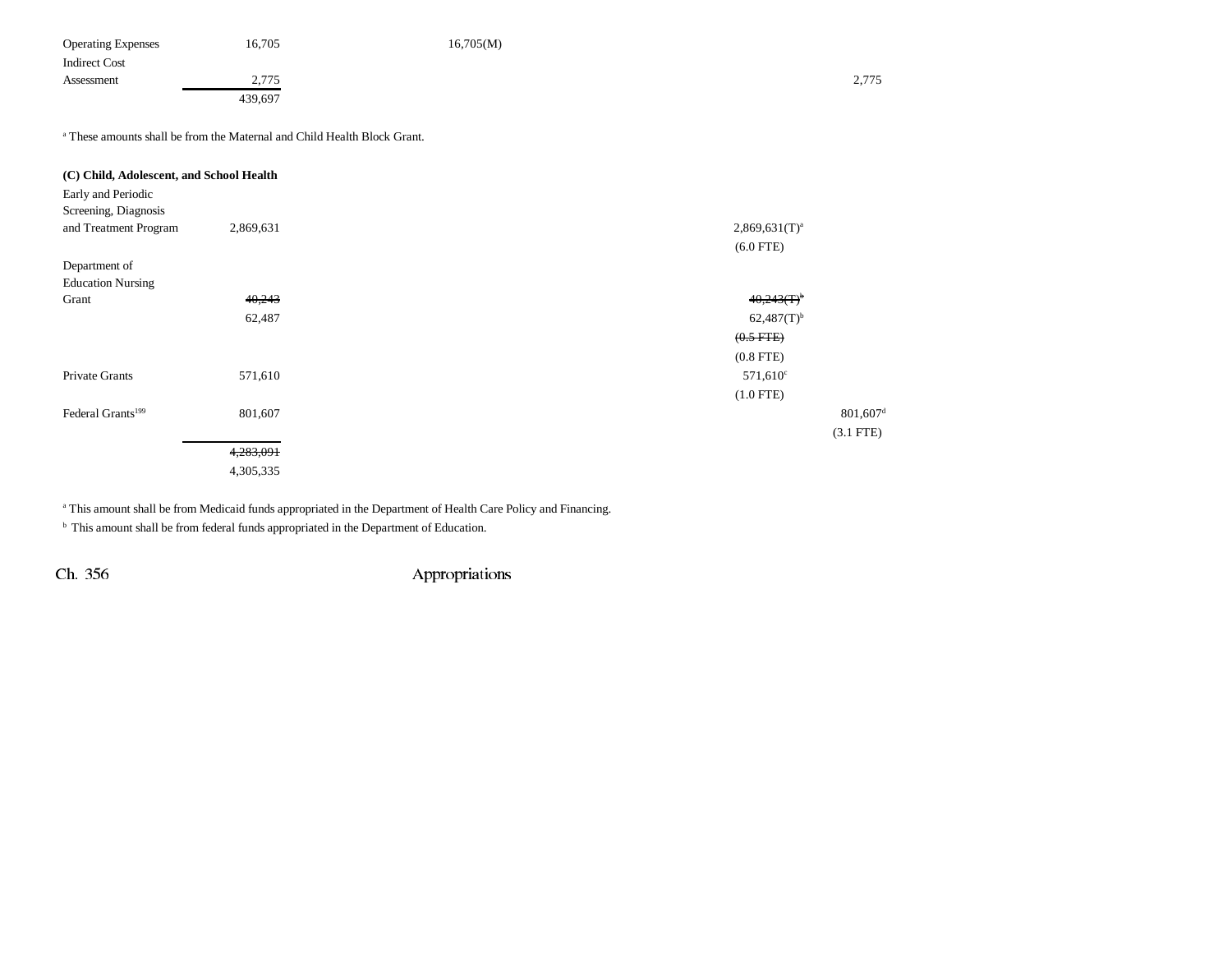|                 |       |                |               | APPROPRIATION FROM |               |                |
|-----------------|-------|----------------|---------------|--------------------|---------------|----------------|
|                 |       |                | GENERAL       |                    | <b>CASH</b>   |                |
| ITEM &          |       | <b>GENERAL</b> | <b>FUND</b>   | CASH               | <b>FUNDS</b>  | <b>FEDERAL</b> |
| <b>SUBTOTAL</b> | TOTAL | <b>FUND</b>    | <b>EXEMPT</b> | <b>FUNDS</b>       | <b>EXEMPT</b> | <b>FUNDS</b>   |
|                 |       |                |               |                    |               |                |
|                 |       |                |               |                    |               |                |

c This amount shall be from grants and donations.

d Of this amount, \$533,363 is an abstinence education grant from the U.S. Department of Health and Human Services, Public Health Service and is shown for informational purposes only.

| (D) Women's Health - Family Planning <sup>200</sup> |           |             |                 |                |
|-----------------------------------------------------|-----------|-------------|-----------------|----------------|
| <b>Personal Services</b>                            | 373,702   | 373,702     |                 |                |
|                                                     |           | $(6.4$ FTE) |                 |                |
| <b>Operating Expenses</b>                           | 88,068    | 88,068      |                 |                |
| Purchase of Services <sup>201,</sup>                |           |             |                 |                |
| 202                                                 | 3,285,041 | 1,191,964   | $66.055(T)^{a}$ | 2,027,022      |
| <b>Federal Grants</b>                               | 30,745    |             |                 | 30,745         |
|                                                     |           |             |                 | $(0.6$ FTE $)$ |
|                                                     | 3,777,556 |             |                 |                |

<sup>a</sup> This amount shall be from Medicaid funds appropriated in the Department of Health Care Policy and Financing.

## **(E) Children With Special Needs - Genetics**

| (1) Health Care Program for Children with Special Needs |           |            |                      |
|---------------------------------------------------------|-----------|------------|----------------------|
| <b>Personal Services</b>                                | 1.205.602 | 698.518(M) | 507.084 <sup>°</sup> |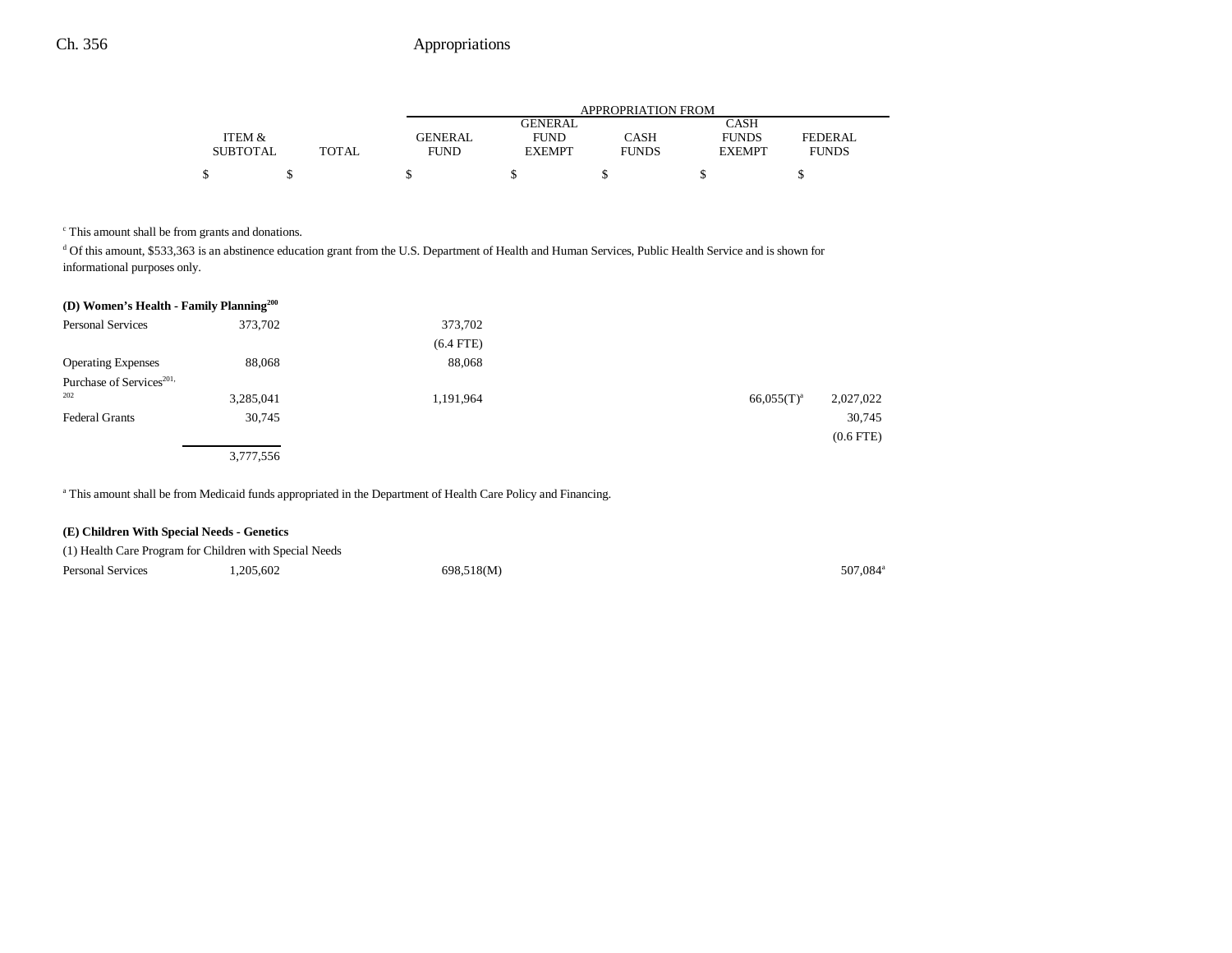|                             |           | (14.6 FTE)   |                  |                | $(7.4$ FTE)              |
|-----------------------------|-----------|--------------|------------------|----------------|--------------------------|
| <b>Operating Expenses</b>   | 100,577   | 87,577(M)    |                  |                | $13,000^{\rm a}$         |
| Community-based Case        |           |              |                  |                |                          |
| Management                  | 204,529   |              |                  |                | $204,529$ <sup>a</sup>   |
| <b>Purchase of Services</b> | 4,150,600 | 2,042,591(M) | $39.455^{\rm b}$ | $592.524(T)^c$ | $1,476,030$ <sup>a</sup> |
|                             | 5,661,308 |              |                  |                |                          |

a These amounts shall be from the Maternal and Child Health Block Grant.

<sup>b</sup> This amount shall be from client fees.

<sup>c</sup> This amount shall be from Medicaid funds appropriated in the Department of Health Care Policy and Financing.

| (2) Genetics Counseling   |         |                        |
|---------------------------|---------|------------------------|
| <b>Personal Services</b>  | 40.484  | $40.484$ <sup>a</sup>  |
|                           |         | $(1.0$ FTE)            |
| <b>Operating Expenses</b> | 846.613 | $846.613$ <sup>a</sup> |
|                           | 887,097 |                        |

a These amounts shall be from the Newborn Screening and Genetic Counseling Cash Fund pursuant to Section 25-4-1006, C.R.S.

| (3) Department of      |        |                 |
|------------------------|--------|-----------------|
| <b>Education Grant</b> | 68.469 | $68,469(T)^{a}$ |
|                        |        | $(0.4$ FTE)     |

a This amount shall be from federal funds appropriated in the Department of Education.

| (4) Federal Grants | 313,647 | 313,647     |
|--------------------|---------|-------------|
|                    |         | $(1.9$ FTE) |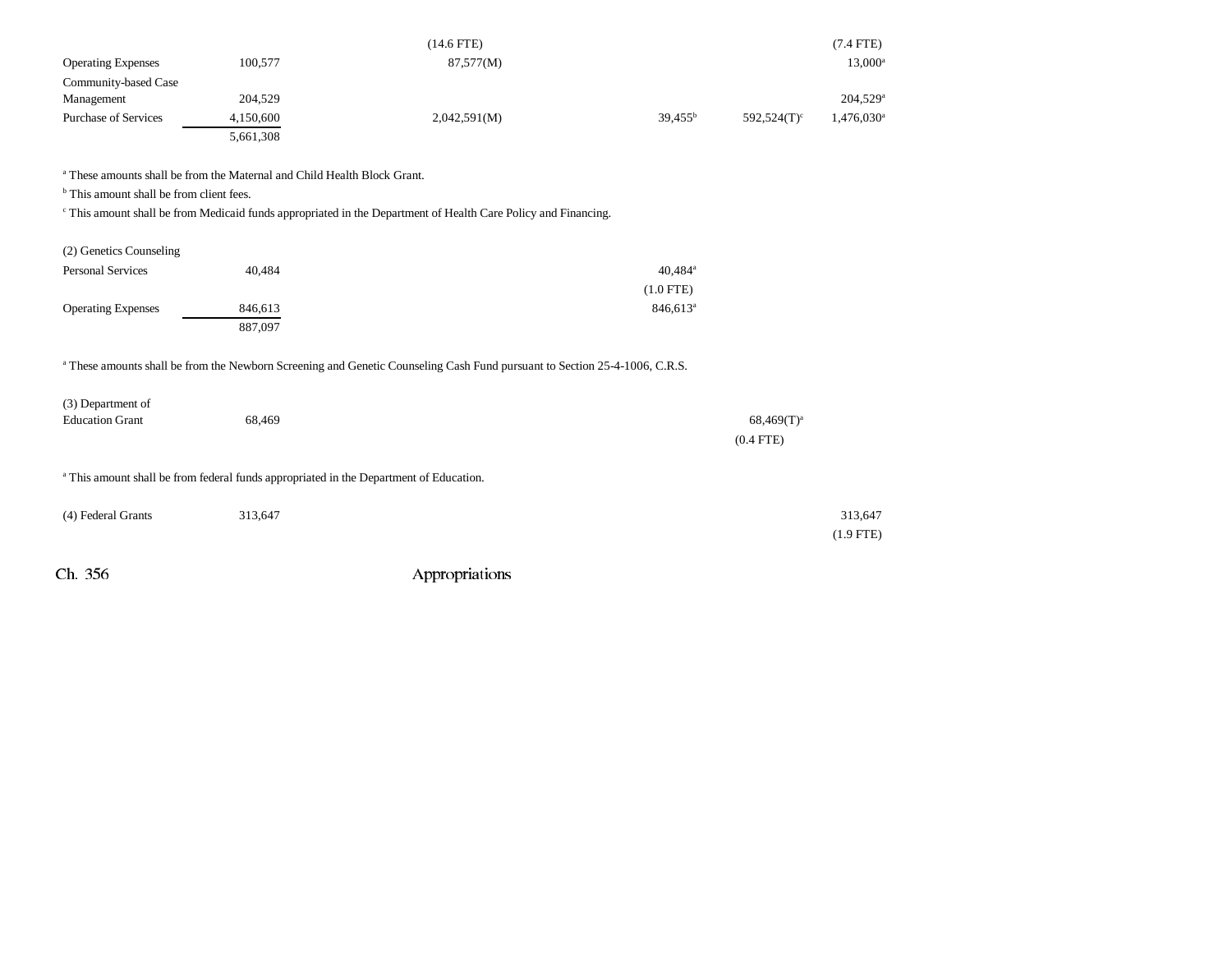|                                                    |                                      |              |              |                               |             |                                                |                      | APPROPRIATION FROM |                                              |                                |
|----------------------------------------------------|--------------------------------------|--------------|--------------|-------------------------------|-------------|------------------------------------------------|----------------------|--------------------|----------------------------------------------|--------------------------------|
|                                                    | <b>ITEM &amp;</b><br><b>SUBTOTAL</b> |              | <b>TOTAL</b> | <b>GENERAL</b><br><b>FUND</b> |             | <b>GENERAL</b><br><b>FUND</b><br><b>EXEMPT</b> | CASH<br><b>FUNDS</b> |                    | <b>CASH</b><br><b>FUNDS</b><br><b>EXEMPT</b> | <b>FEDERAL</b><br><b>FUNDS</b> |
|                                                    | \$                                   | $\mathbb{S}$ |              | \$                            |             | $\$$                                           | \$                   | \$                 |                                              | \$                             |
|                                                    |                                      |              |              |                               |             |                                                |                      |                    |                                              |                                |
|                                                    |                                      |              |              |                               |             |                                                |                      |                    |                                              |                                |
| (F) Nutrition Services                             |                                      |              |              |                               |             |                                                |                      |                    |                                              |                                |
| Women, Infants, and                                |                                      |              |              |                               |             |                                                |                      |                    |                                              |                                |
| Children Supplemental<br>Food Grant                | 52,612,026                           |              |              |                               |             |                                                |                      |                    |                                              |                                |
|                                                    |                                      |              |              |                               |             |                                                |                      |                    |                                              | 52,612,026                     |
| Child and Adult Care                               |                                      |              |              |                               |             |                                                |                      |                    |                                              | $(20.6$ FTE $)$                |
| Food Program                                       | 25,248,390                           |              |              |                               |             |                                                |                      |                    |                                              | 25,248,390                     |
|                                                    |                                      |              |              |                               |             |                                                |                      |                    |                                              | $(12.8$ FTE $)$                |
|                                                    | 77,860,416                           |              |              |                               |             |                                                |                      |                    |                                              |                                |
|                                                    |                                      |              |              |                               |             |                                                |                      |                    |                                              |                                |
| (G) Rural - Primary Care<br><b>Dental Programs</b> | 639,972                              |              |              |                               | 580,213     |                                                |                      |                    |                                              |                                |
|                                                    |                                      |              |              |                               | $(0.8$ FTE) |                                                |                      |                    |                                              | 59,759                         |
|                                                    |                                      |              |              |                               |             |                                                |                      |                    |                                              | $(1.0$ FTE)                    |
| Migrant Health                                     | 1,037,224                            |              |              |                               |             |                                                |                      |                    | $120,114(T)^{a}$                             | 917,110                        |
|                                                    | 1,014,980                            |              |              |                               |             |                                                |                      |                    | $97,870(T)^a$                                |                                |
|                                                    |                                      |              |              |                               |             |                                                |                      |                    | $(1.3 FTE)$                                  | $(9.2$ FTE)                    |
|                                                    |                                      |              |              |                               |             |                                                |                      |                    | $(1.0$ FTE)                                  |                                |
| <b>Federal Grants</b>                              | 312,673                              |              |              |                               |             |                                                |                      |                    |                                              | 312,673                        |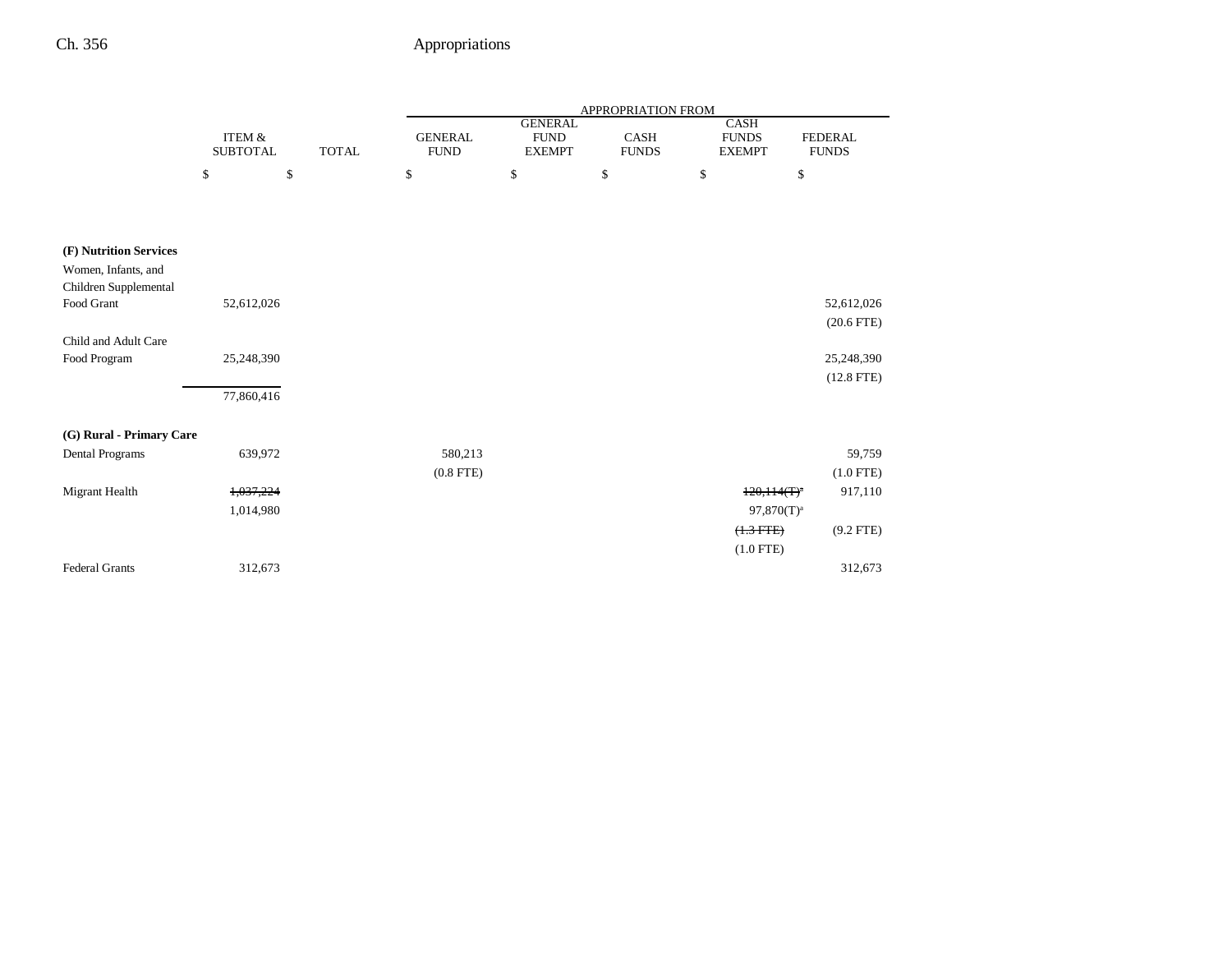1,989,869 1,967,625

a This amount shall be from federal funds appropriated in the Department of Education.

101,825,075

### **(11) HEALTH FACILITIES DIVISION**

#### **(A) Licensure**

| (1) Health Facilities General Licensure |             |         |                    |
|-----------------------------------------|-------------|---------|--------------------|
| <b>Personal Services</b>                | 233,725     | 133,556 | $100, 169^{\rm a}$ |
|                                         | $(5.0$ FTE) |         |                    |
| <b>Operating Expenses</b>               | 4,180       |         | $4,180^a$          |
| <b>Indirect Cost</b>                    |             |         |                    |
| Assessment                              | 23,166      |         | $23,166^{\rm a}$   |
|                                         | 261.071     |         |                    |

<sup>a</sup> Of these amounts, \$88,713 shall be from the Health Facilities General Licensure Cash Fund pursuant to Section 25-3-103.1, C.R.S. and \$38,802 shall be from various sources of cash funds from within the division.

#### (2) Personal Care Boarding Facilities

| <b>Personal Services</b>  | 206,873   | 65,352 | 131,487 <sup>a</sup> | 10.034 <sup>b</sup> |
|---------------------------|-----------|--------|----------------------|---------------------|
|                           | (3.3 FTE) |        |                      |                     |
| <b>Operating Expenses</b> | 5,566     |        | $5,566^{\circ}$      |                     |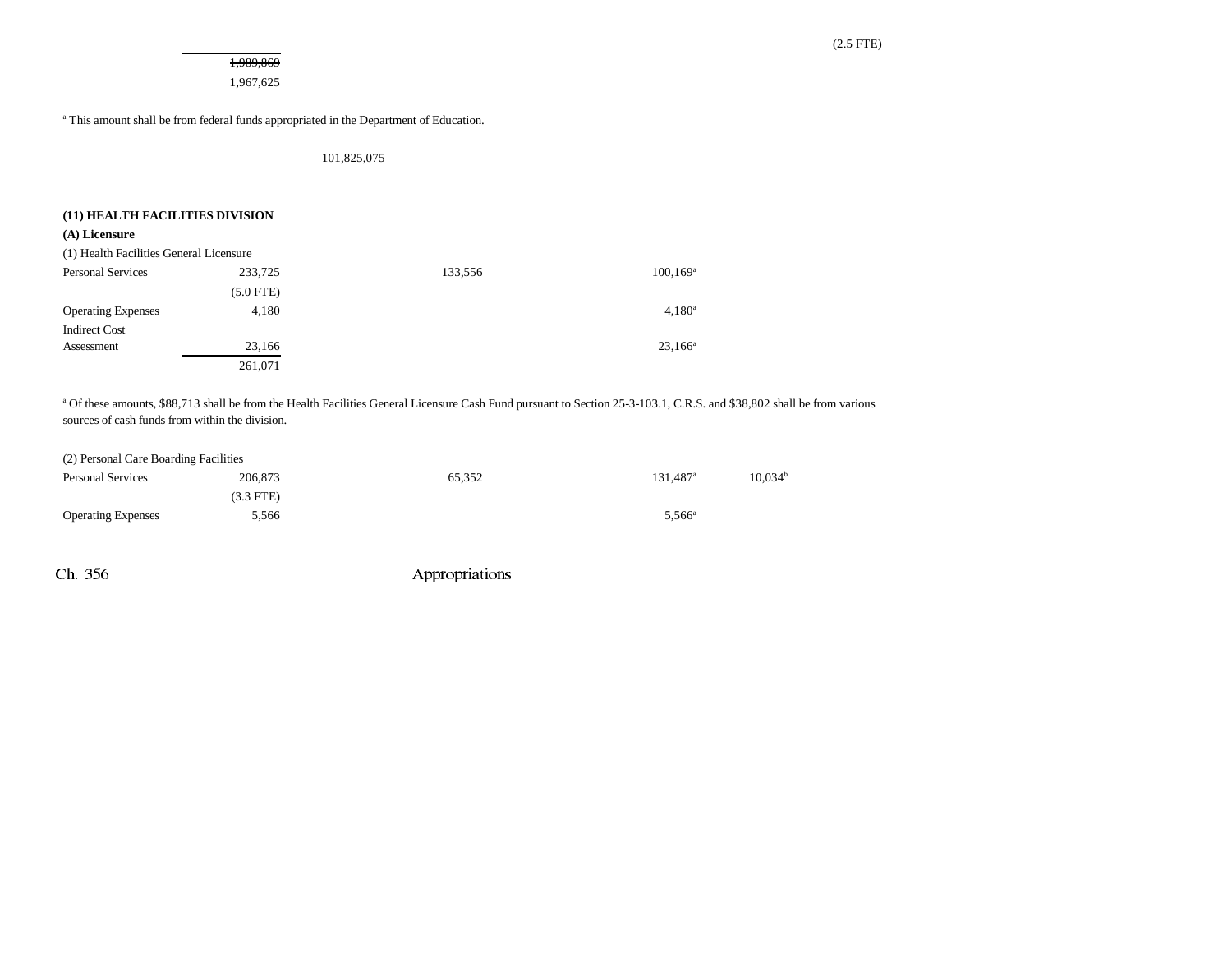|                      |                           |              |                                                                                                                            |                                                | <b>APPROPRIATION FROM</b>   |                                              |                                |
|----------------------|---------------------------|--------------|----------------------------------------------------------------------------------------------------------------------------|------------------------------------------------|-----------------------------|----------------------------------------------|--------------------------------|
|                      | ITEM &<br><b>SUBTOTAL</b> | <b>TOTAL</b> | <b>GENERAL</b><br><b>FUND</b>                                                                                              | <b>GENERAL</b><br><b>FUND</b><br><b>EXEMPT</b> | <b>CASH</b><br><b>FUNDS</b> | <b>CASH</b><br><b>FUNDS</b><br><b>EXEMPT</b> | <b>FEDERAL</b><br><b>FUNDS</b> |
|                      | \$                        | \$           | \$                                                                                                                         | \$                                             | \$                          | \$                                           | \$                             |
|                      |                           |              |                                                                                                                            |                                                |                             |                                              |                                |
| <b>Indirect Cost</b> |                           |              |                                                                                                                            |                                                |                             |                                              |                                |
| Assessment           |                           | 3,695        |                                                                                                                            |                                                |                             | $3.695^b$                                    |                                |
|                      |                           | 216,134      |                                                                                                                            |                                                |                             |                                              |                                |
|                      |                           |              | <sup>a</sup> These amounts shall be from the Personal Care Boarding Home Cash Fund pursuant to Section 25-27-107.5, C.R.S. |                                                |                             |                                              |                                |

b These amounts shall be from reserves in the Personal Care Boarding Home Cash Fund pursuant to Section 25-27-107.5, C.R.S.

| (3) Medication Administration |                |                  |
|-------------------------------|----------------|------------------|
| <b>Personal Services</b>      | 158,016        | $158,016^a$      |
|                               | $(0.9$ FTE $)$ |                  |
| <b>Operating Expenses</b>     | 335            | 335 <sup>a</sup> |
| <b>Indirect Cost</b>          |                |                  |
| Assessment                    | 37,510         | $37,510^a$       |
|                               | 195,861        |                  |

<sup>a</sup> These amounts shall be from the Medication Administration Cash Fund pursuant to Section 25-1-107(1)(ee)(V)(A), C.R.S.

## **(B) Medicaid/Medicare Certification Program**

Personal Services and 4,999,785 2,831,351(T)<sup>a</sup> 2,168,434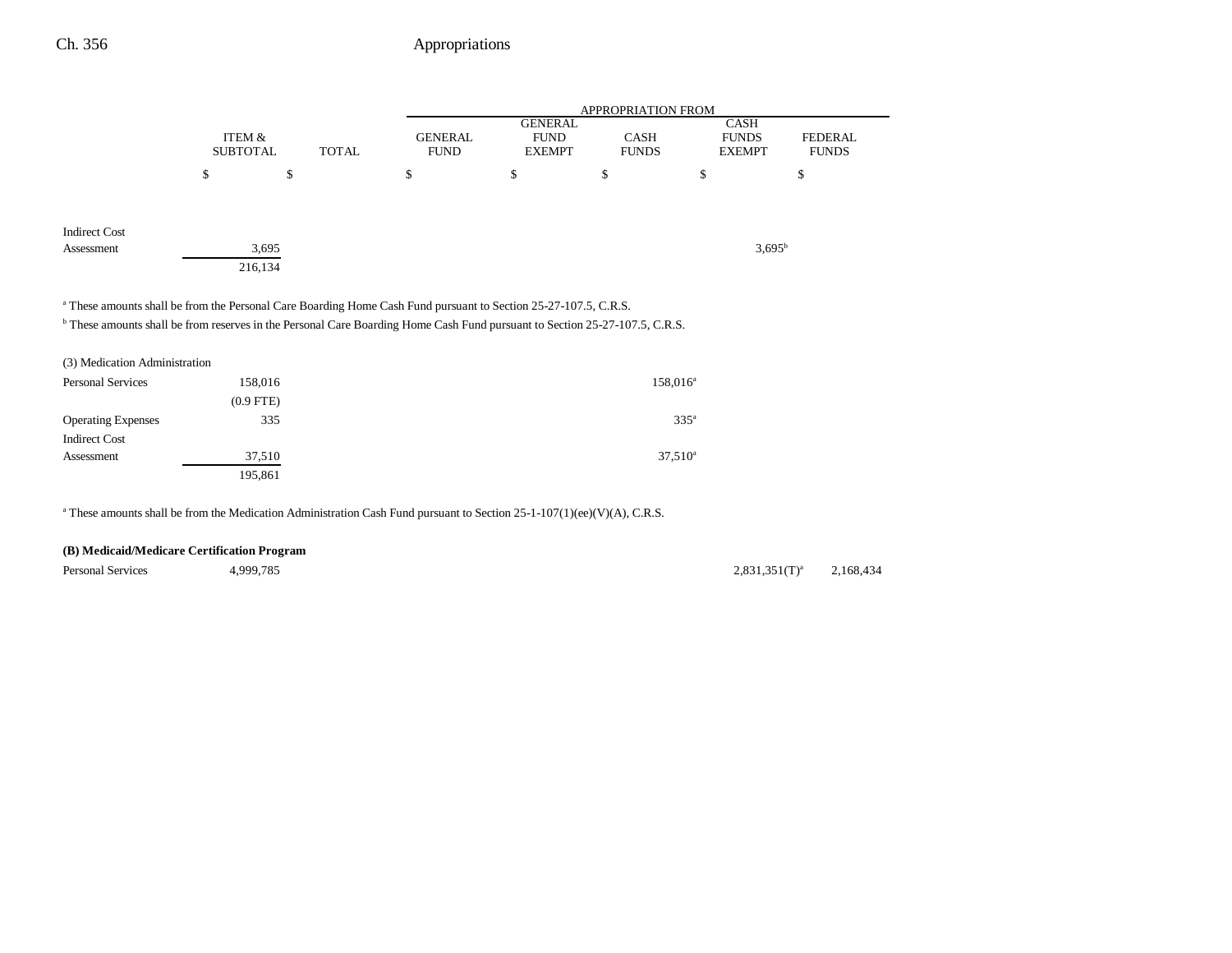|                           | $(81.7$ FTE) |                  |         |
|---------------------------|--------------|------------------|---------|
| <b>Operating Expenses</b> | 516,280      | $210,085(T)^{a}$ | 306,195 |
| Indirect Cost             |              |                  |         |
| Assessment                | 954,855      | $445,287(T)^a$   | 509,568 |
|                           | 6,470,920    |                  |         |

<sup>a</sup> These amounts shall be from Medicaid funds appropriated in the Department of Health Care Policy and Financing.

### 7,143,986

## **(12) EMERGENCY MEDICAL SERVICES AND PREVENTION DIVISION195**

| (A) Emergency Medical Services and Injury |  |  |  |  |
|-------------------------------------------|--|--|--|--|
|-------------------------------------------|--|--|--|--|

| (1) Program and Administration |           |                                    |       |
|--------------------------------|-----------|------------------------------------|-------|
| <b>Personal Services</b>       | 790,437   | 790,437 <sup>a</sup>               |       |
|                                |           | $(11.0$ FTE)                       |       |
| <b>Operating Expenses</b>      | 29,474    | $29,474$ <sup>a</sup>              |       |
| <b>Indirect Cost</b>           |           |                                    |       |
| Assessment                     | 249,135   | 29.928 <sup>b</sup><br>$214.531^a$ | 4,676 |
|                                | 1,069,046 |                                    |       |

a These amounts shall be from the Emergency Medical Services Account in the Highway Users Tax Fund pursuant to Section 25-3.5-603, C.R.S.

<sup>b</sup> This amount shall be from the Trauma System Cash Fund pursuant to Section 25-3.5-705, C.R.S.

| (2) Improvements to     |         |                      |
|-------------------------|---------|----------------------|
| County Emergency        |         |                      |
| <b>Medical Services</b> | 950,817 | 950,817 <sup>a</sup> |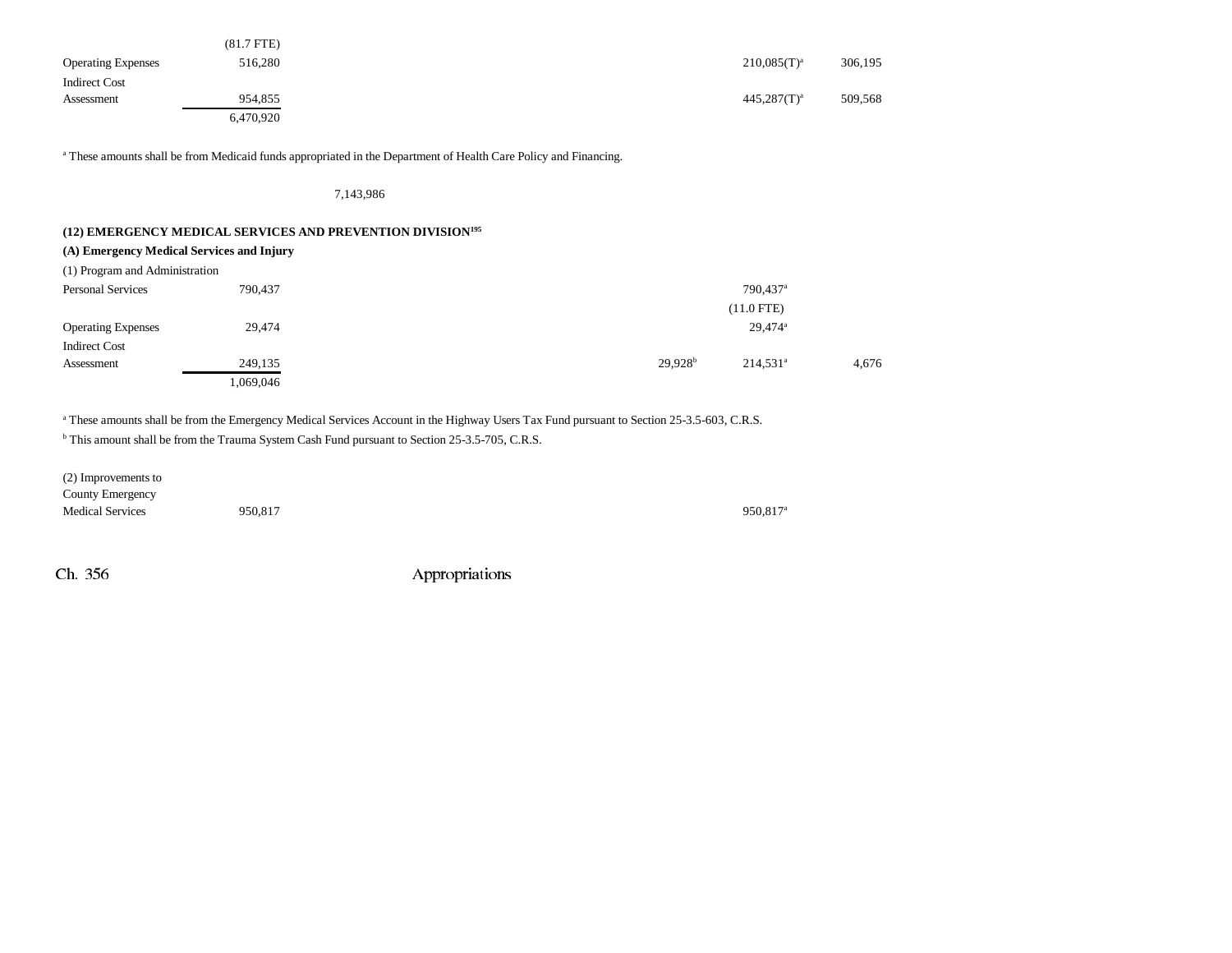|                                                                                                                                                    |                           |              | APPROPRIATION FROM            |                                                |                        |                                              |                                |  |
|----------------------------------------------------------------------------------------------------------------------------------------------------|---------------------------|--------------|-------------------------------|------------------------------------------------|------------------------|----------------------------------------------|--------------------------------|--|
|                                                                                                                                                    | ITEM &<br><b>SUBTOTAL</b> | <b>TOTAL</b> | <b>GENERAL</b><br><b>FUND</b> | <b>GENERAL</b><br><b>FUND</b><br><b>EXEMPT</b> | CASH<br><b>FUNDS</b>   | <b>CASH</b><br><b>FUNDS</b><br><b>EXEMPT</b> | <b>FEDERAL</b><br><b>FUNDS</b> |  |
|                                                                                                                                                    | \$<br>\$                  |              | \$                            | \$                                             | \$                     | \$                                           | \$                             |  |
| <sup>a</sup> This amount shall be from the Emergency Medical Services Account in the Highway Users Tax Fund pursuant to Section 25-3.5-603, C.R.S. |                           |              |                               |                                                |                        |                                              |                                |  |
|                                                                                                                                                    |                           |              |                               |                                                |                        |                                              |                                |  |
| (3) Emergency Medical                                                                                                                              |                           |              |                               |                                                |                        |                                              |                                |  |
| Services Grant Program                                                                                                                             | 2,762,976                 |              |                               |                                                |                        | 2,762,976 <sup>a</sup>                       |                                |  |
| <sup>a</sup> This amount shall be from the Emergency Medical Services Account in the Highway Users Tax Fund pursuant to Section 25-3.5-603, C.R.S. |                           |              |                               |                                                |                        |                                              |                                |  |
| (4) Trauma Facility Designation                                                                                                                    |                           |              |                               |                                                |                        |                                              |                                |  |
| <b>Personal Services</b>                                                                                                                           | 363,741                   |              |                               |                                                | $363,741$ <sup>a</sup> |                                              |                                |  |
|                                                                                                                                                    |                           |              |                               |                                                | $(2.1$ FTE)            |                                              |                                |  |
| <b>Operating Expenses</b>                                                                                                                          | 24,439                    |              |                               |                                                | $24,439^a$             |                                              |                                |  |
|                                                                                                                                                    | 388,180                   |              |                               |                                                |                        |                                              |                                |  |
| <sup>a</sup> These amounts shall be from the Trauma System Cash Fund pursuant to Section 25-3.5-705, C.R.S.                                        |                           |              |                               |                                                |                        |                                              |                                |  |
| (5) Federal Grants                                                                                                                                 | 70,553                    |              |                               |                                                |                        |                                              | 70,553                         |  |

# **(B) Prevention Programs**

(1) Programs and Administration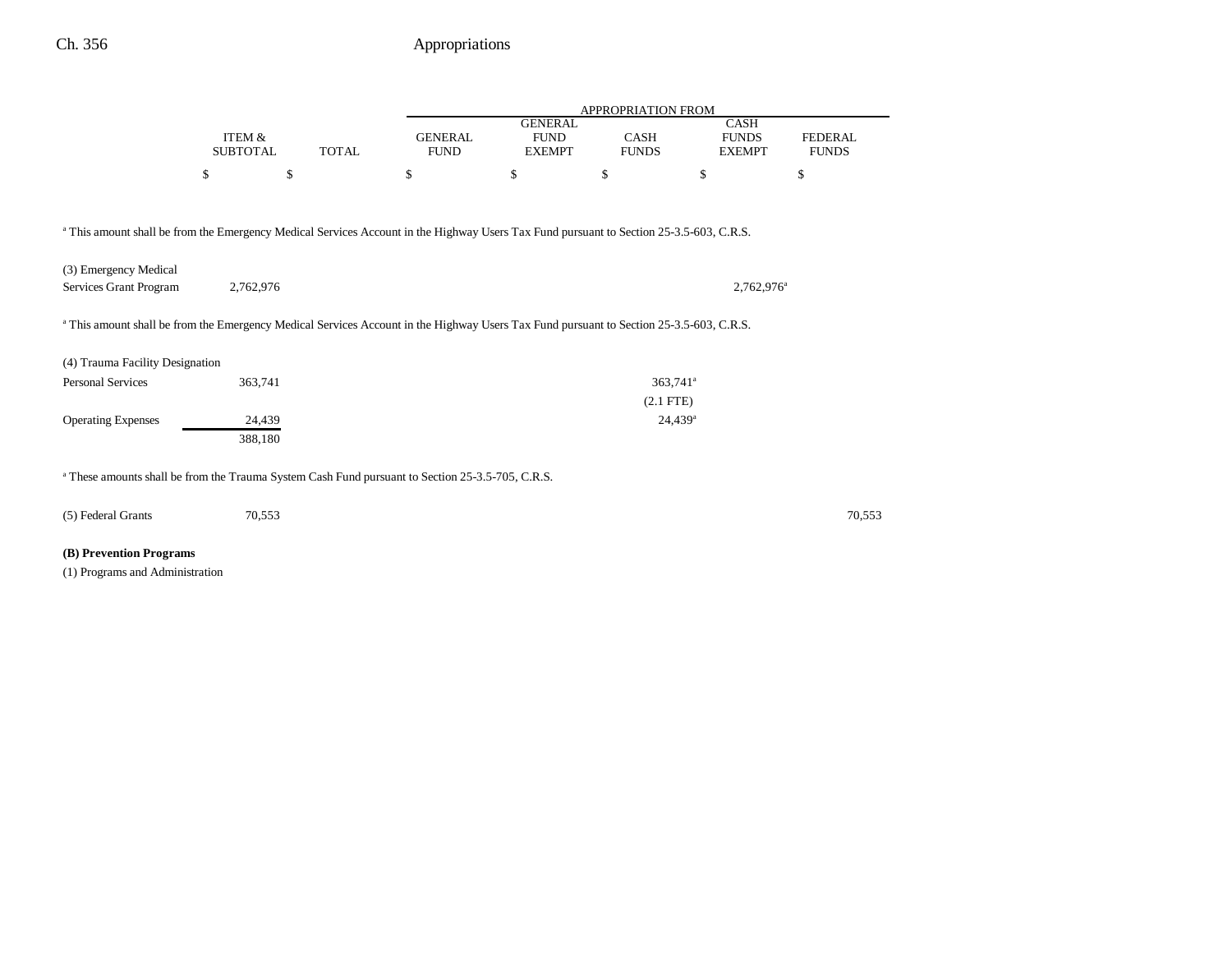| <b>Personal Services</b>  | 908,210   | 121,678        |                  | 786,532 <sup>a</sup> |
|---------------------------|-----------|----------------|------------------|----------------------|
|                           |           | $(2.0$ FTE $)$ |                  | $(11.7$ FTE)         |
| <b>Operating Expenses</b> | 664,853   |                |                  | 664,853 <sup>a</sup> |
| <b>Indirect Cost</b>      |           |                |                  |                      |
| Assessment                | 605,053   |                | 112 <sup>b</sup> | 604.941 <sup>a</sup> |
|                           | 2,178,116 |                |                  |                      |

a Of these amounts, \$829,815 shall be from the Preventive Health Services Block Grant and is shown for informational purposes only.

b This amount shall be from various sources of cash funds exempt.

| (2) Cancer Registry       |           |             |                 |              |
|---------------------------|-----------|-------------|-----------------|--------------|
| <b>Personal Services</b>  | 525,362   | 187,217     |                 | 338,145      |
|                           |           | $(2.0$ FTE) |                 | $(8.0$ FTE)  |
| <b>Operating Expenses</b> | 74,955    | 42,114      |                 | 32,841       |
|                           | 600,317   |             |                 |              |
| (3) Chronic Disease and   |           |             |                 |              |
| <b>Cancer Prevention</b>  |           |             |                 |              |
| Grants <sup>203</sup>     | 5,115,531 |             | $8,000^{\rm a}$ | 5,107,531    |
|                           |           |             |                 | $(33.8$ FTE) |

<sup>a</sup> This amount shall be from donations and grants received by the Breast Cancer Screening Fund pursuant to Section 25-4-1503, C.R.S.

13,135,536

**(13) PREVENTION AND INTERVENTION SERVICES FOR CHILDREN AND YOUTH** (c) Community Services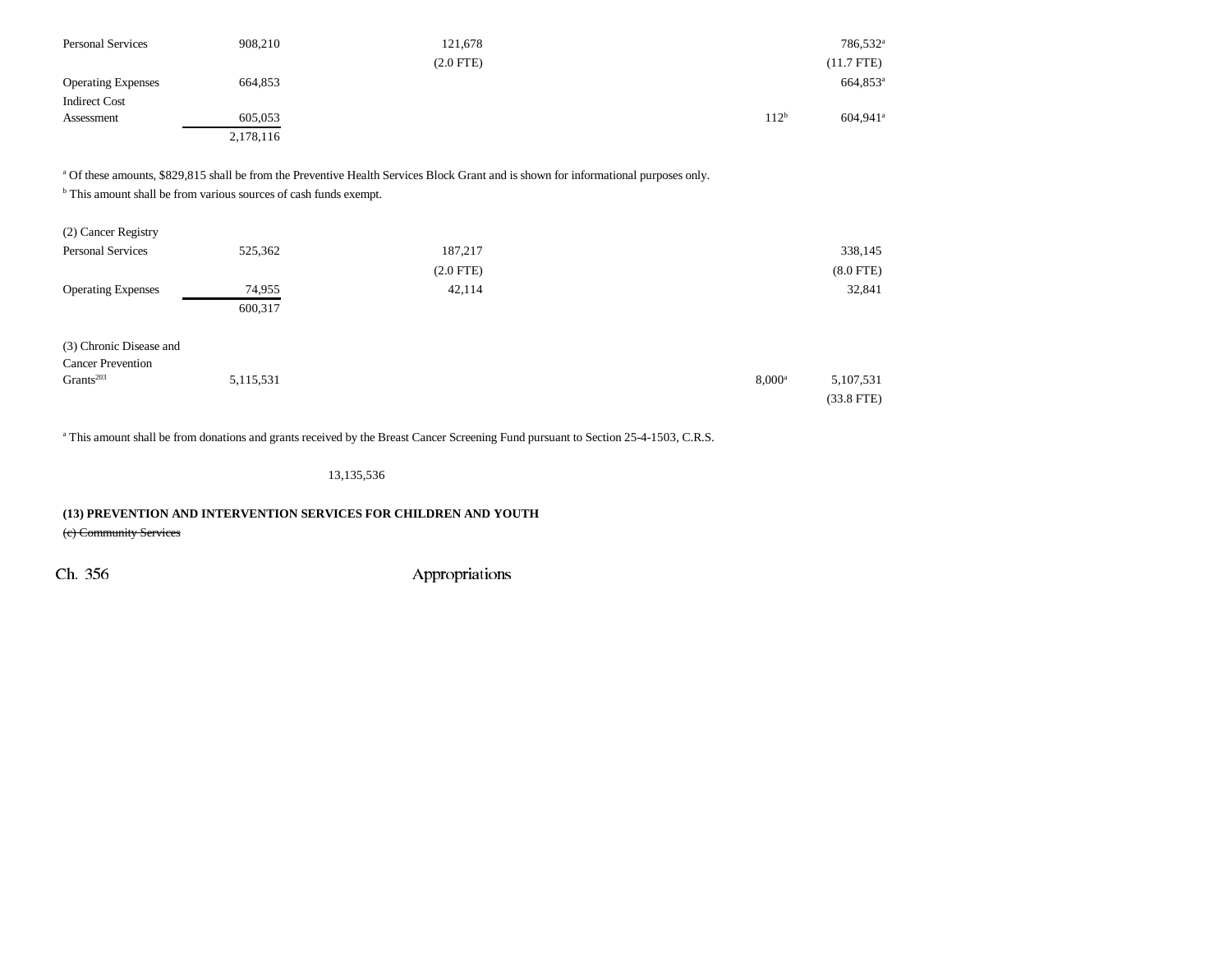|                                               |                                                      |              |                               | APPROPRIATION FROM                             |    |                      |                                       |                                |         |
|-----------------------------------------------|------------------------------------------------------|--------------|-------------------------------|------------------------------------------------|----|----------------------|---------------------------------------|--------------------------------|---------|
|                                               | <b>ITEM &amp;</b><br><b>SUBTOTAL</b><br><b>TOTAL</b> |              | <b>GENERAL</b><br><b>FUND</b> | <b>GENERAL</b><br><b>FUND</b><br><b>EXEMPT</b> |    | CASH<br><b>FUNDS</b> | CASH<br><b>FUNDS</b><br><b>EXEMPT</b> | <b>FEDERAL</b><br><b>FUNDS</b> |         |
|                                               | \$                                                   | $\mathbb{S}$ |                               | \$                                             | \$ | \$                   | \$                                    |                                | \$      |
|                                               |                                                      |              |                               |                                                |    |                      |                                       |                                |         |
| <b>Youth Crime Prevention</b><br>and Positive |                                                      |              |                               |                                                |    |                      |                                       |                                |         |
| <b>Intervention Program</b>                   |                                                      |              |                               |                                                |    |                      |                                       |                                |         |
| Grants <sup>157, 158</sup>                    | 7,671,000                                            |              |                               | 7,671,000                                      |    |                      |                                       |                                |         |
|                                               | 7,662,029                                            |              |                               | 7,662,029                                      |    |                      |                                       |                                |         |
|                                               |                                                      |              |                               | $(3.0$ FTE)                                    |    |                      |                                       |                                |         |
| Youth Mentoring                               |                                                      |              |                               |                                                |    |                      |                                       |                                |         |
| Services Cash Fund                            | 1,200,000                                            |              |                               | 1,200,000                                      |    |                      |                                       |                                |         |
| Youth Mentoring                               |                                                      |              |                               |                                                |    |                      |                                       |                                |         |
| Program                                       | 1,415,946                                            |              |                               |                                                |    |                      |                                       | 1,415,946 <sup>a</sup>         |         |
| U.S. Department of                            |                                                      |              |                               |                                                |    |                      |                                       |                                |         |
| <b>Education Service</b>                      |                                                      |              |                               |                                                |    |                      |                                       |                                |         |
| Programs SAFE AND                             |                                                      |              |                               |                                                |    |                      |                                       |                                |         |
| <b>DRUG FREE PROGRAM</b>                      |                                                      | 992,744      |                               |                                                |    |                      |                                       |                                | 992,744 |
|                                               | 16,259,525                                           |              |                               |                                                |    |                      |                                       |                                |         |
| [formerly Part XII $(3)(B)(1)(c)$ ]           |                                                      |              |                               |                                                |    |                      |                                       |                                |         |
| Colorado Children's                           |                                                      |              |                               |                                                |    |                      |                                       |                                |         |
| <b>Trust Fund</b>                             |                                                      | 504,000      |                               |                                                |    |                      | $216,000^{\circ}$                     | $188,000$ <sup>d</sup>         | 100,000 |
|                                               | $(2.5$ FTE)                                          |              |                               |                                                |    |                      |                                       |                                |         |
| [formerly Part VI $(2)(C)$ ]                  |                                                      |              |                               |                                                |    |                      |                                       |                                |         |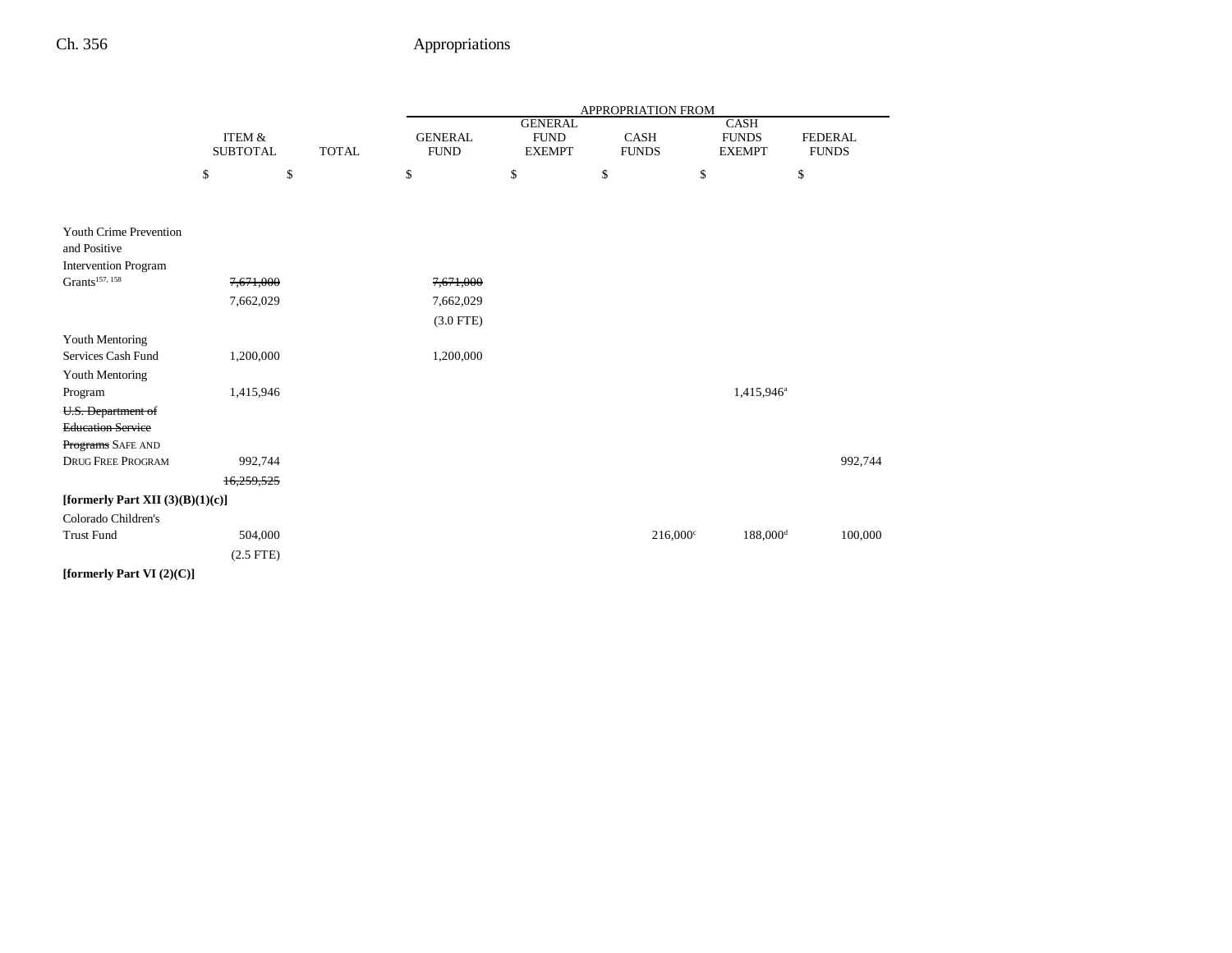a This amount shall be from reserves in the Youth Mentoring Services Cash Fund pursuant to Section 24-32-2805(6), C.R.S.

c This amount shall be from the Colorado Children's Trust Fund.

d This amount shall be from reserves in the Colorado Children's Trust Fund.

#### 11,774,719

# **TOTALS PART XVI (PUBLIC HEALTH ANDENVIRONMENT**)<sup>5,6</sup> 5227,729,746 \$24,247,727 \$22,213,981 \$33,111,070 \$148,156,968 \$239,867,637 \$32,566,618 \$22,433,771 \$35,613,038<sup>a</sup> \$149,254,210

<sup>a</sup> Of this amount, \$20,907,412 \$21,153,888 contains a (T) notation and \$36,612 contains an (L) notation.

**FOOTNOTES** -- The following statements are referenced to the numbered footnotes throughout section 2.

5 (Governor lined through this provision. See L. 2000, p. 2752.)

- 6 All Departments, Totals -- The General Assembly requests that copies of all reports requested in other footnotes contained in this act be delivered to the Joint Budget Committee and the majority and minority leadership in each house of the General Assembly. Each principal department of the state shall produce its rules in an electronic format that is suitable for public access through electronic means. Such rules in such format shall be submitted to the Office of Legislative Legal Services for publishing on the Internet. It is the intent of the General Assembly that this be done within existing resources.
- 152 Department of Law, Special Purpose, Comprehensive Environmental Response, Compensation and Liability Act Contracts; Department of Natural Resources, Executive Director's Office, Comprehensive Environmental Response, Compensation and Liability Act; and Department of Public Health and Environment, Hazardous Materials and Waste Management Division, Contaminated Site Cleanups -- It is the intent of the General Assembly that the Department work toward the goal of removing contaminated sites from the federal list of Superfund sites as soon as possible. In this regard, the departments are requested to cooperate in the preparation of a report on the State's CERCLA Program. The report should be prepared annually and should be submitted with each department's budget request. This report should include detailed expenditures, by department, for CERCLA contracts,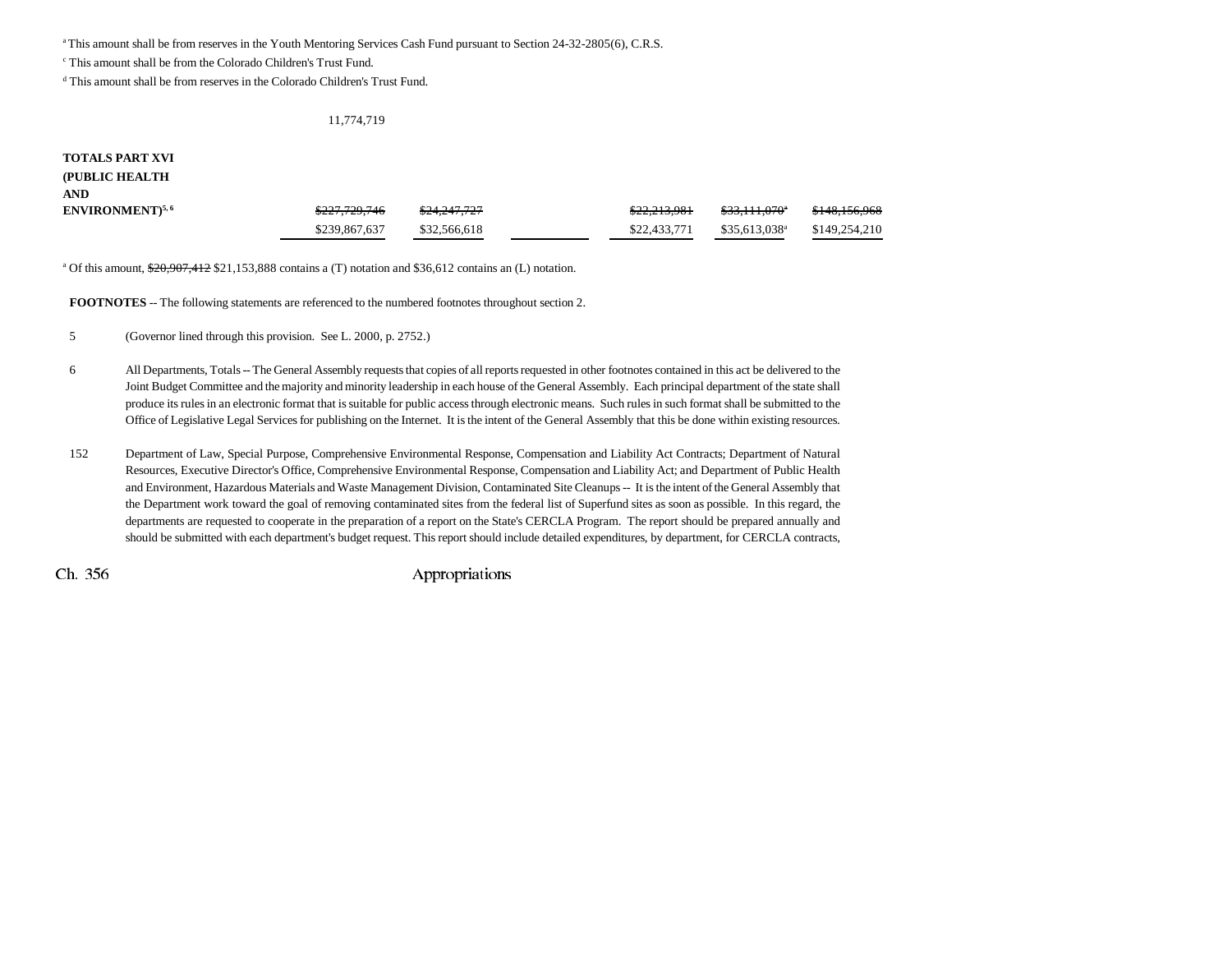|                 |       | APPROPRIATION FROM |                |              |               |              |  |
|-----------------|-------|--------------------|----------------|--------------|---------------|--------------|--|
|                 |       |                    | <b>GENERAL</b> |              | CASH          |              |  |
| ITEM &          |       | GENERAL            | <b>FUND</b>    | CASH         | <b>FUNDS</b>  | FEDERAL      |  |
| <b>SUBTOTAL</b> | TOTAL | <b>FUND</b>        | <b>EXEMPT</b>  | <b>FUNDS</b> | <b>EXEMPT</b> | <b>FUNDS</b> |  |
| \$              |       |                    |                |              |               |              |  |

including actual, estimated, and requested funding for personal services, contract services, operating expenses, and other costs. The report also should include an analysis of long-term funding needs of the State in responding to, litigating, and cleaning up CERCLA sites, including estimated long-term maintenance costs for these sites. The report should discuss the possible downsizing of the State's CERCLA programs.

- 157 Department of Local Affairs, Community Development, Division of Local Government, Local Government and Community Services, Community Services, DEPARTMENT OF PUBLIC HEALTH AND ENVIRONMENT, PREVENTION AND INTERVENTION SERVICES FOR CHILDREN AND YOUTH, Youth Crime Prevention and Positive Intervention Program Grants -- The Department is requested to submit a report to the Joint Budget Committee on the Youth Crime Prevention and Positive Intervention Program by November 1, 2000. This report should include the following information for FY 1998-99: (1) number of applicant organizations and number of organizations receiving funding; (2) names of all applicants and amount applied for by each; (3) numbers of persons served each year; (4) characteristics of programs funded (e.g. program goals, characteristics of persons targeted, types of services provided, geographic locations of programs funded); (5) amount of grantee funding received from other sources administered by the State and from other non-State sources per dollar of Youth Crime Prevention and Positive Intervention funding; and (6) general evaluation of program strengths and weaknesses and any recommendations for statutory changes.
- 158 Department of Local Affairs, Community Development, Division of Local Government, Local Government and Community Services, Community Services, DEPARTMENT OF PUBLIC HEALTH AND ENVIRONMENT, PREVENTION AND INTERVENTION SERVICES FOR CHILDREN AND YOUTH, Youth Crime Prevention and Positive Intervention Program Grants -- It is the intent of the General Assembly that the Youth Crime Positive Prevention and Positive Intervention Board require grant recipients to provide adequate measurements to permit a longitudinal evaluation of the effectiveness of the grant funded programs. Additionally, it is the intent of the General Assembly that the Youth Crime Prevention and Positive Intervention Board use up to one percent of the total FY 2000-01 Long Bill appropriation to continue the longitudinal evaluation of program effectiveness. This study should be contracted through the state's university system. A report on the results of this evaluation is requested to be provided to the Joint Budget Committee by November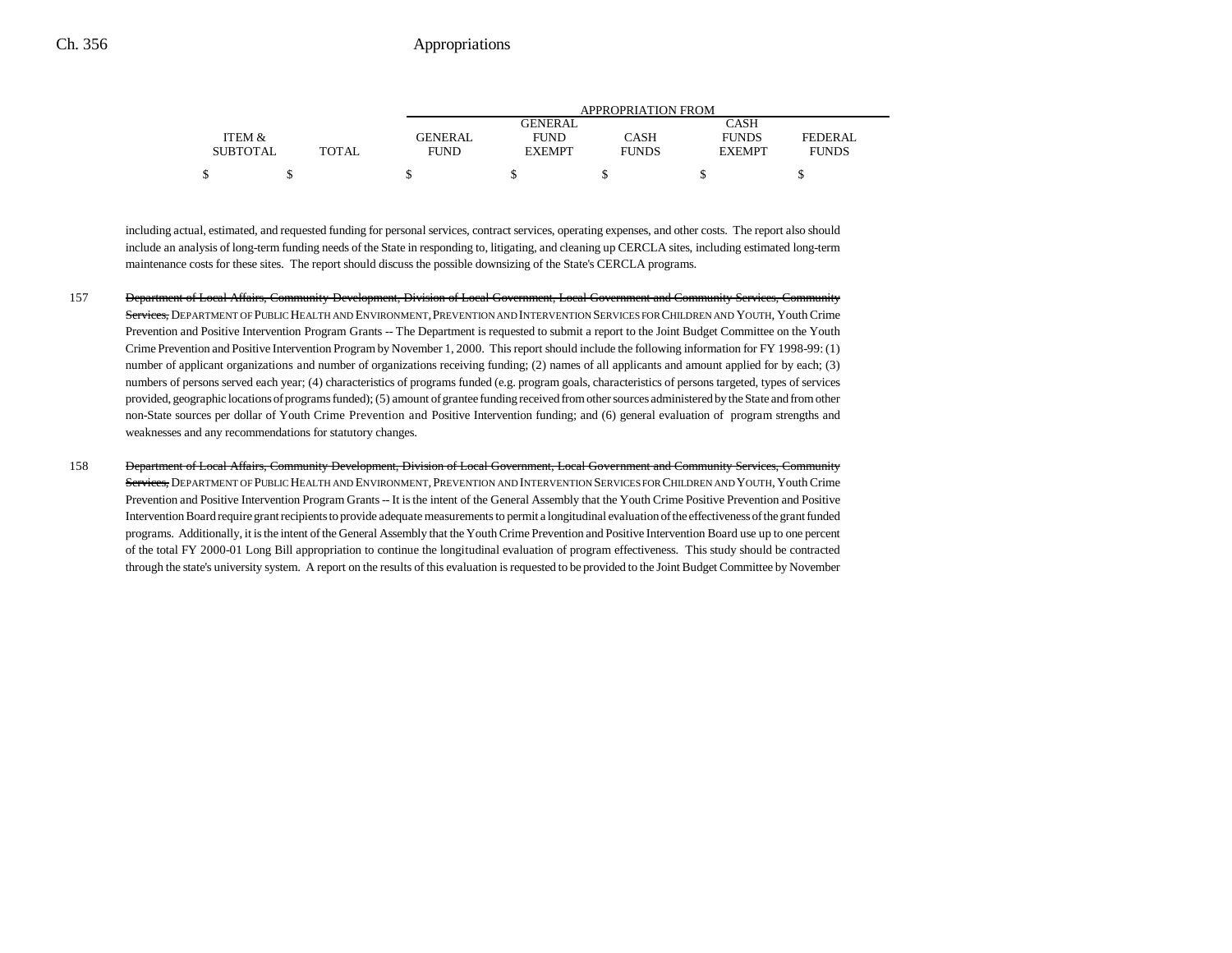190 Department of Public Health and Environment, Administration and Support -- The Department is requested to present its FY 2001-02 budget submission in the revised Long Bill format. All figures are requested to be presented in this format, including but not limited to the two prior years' actual expenditures, allocated pots, and revenue schedules. The budget request should also delineate all reversions and unutilized FTE, by line item, by fund source, for the prior years actual expenditures. The budget request should include increases and decreases in federal funds received, by line item, for the prior years actual expenditures.

191 (Governor lined through this provision. See L. 2000, p. 2760.)

- 192 Department of Public Health and Environment, Center for Health and Environmental Statistics – The Department is requested to provide, with its FY 2001-2002 budget request, a report summarizing the feasibility of replacing its current mainframe computer system. This study should include, but not limited to, funding needs and planned funding levels.
- 193 Department of Public Health and Environment, Center for Health and Environmental Information, Information Technology Services, Information Technology Asset Maintenance -- The department is requested to prepare a detailed inventory of desktop and laptop computers for each of the department's organizational units. The report should also include the expenses, by line item, by fund source, that were used to pay for computer replacements in FY 1999-00 and in FY 1998-99. The Department is requested to provide this report to the Joint Budget Committee by October 1, 2000.
- 194 Department of Public Health and Environment, Air Quality Control Division; and Water Quality Control Division -- The Department is requested to provide the Joint Budget Committee with quarterly revenue and expenditure reports for all activities relating to the regulation of hog farms in accordance with Amendment 14, approved by voters statewide at the 1998 General Election. The first quarterly report should be submitted on or before July 15, 2000, for the immediately preceding three months. Subsequent quarterly reports should be submitted on or before October 15, January 15, and April 15. These reports should compare projected to actual revenues, projected and actual expenditures, and include workload data relevant to expenditures and FTE. The Department is also requested to submit recommendations regarding any statutory changes needed to improve this program.
- 194a Department of Public Health and Environment, Hazardous Materials and Waste Management Division -- It is the intent of the General Assembly that the Department perform routine water quality inspections in Waterton Canyon in response to remediation efforts by the United States Environmental Protection Agency.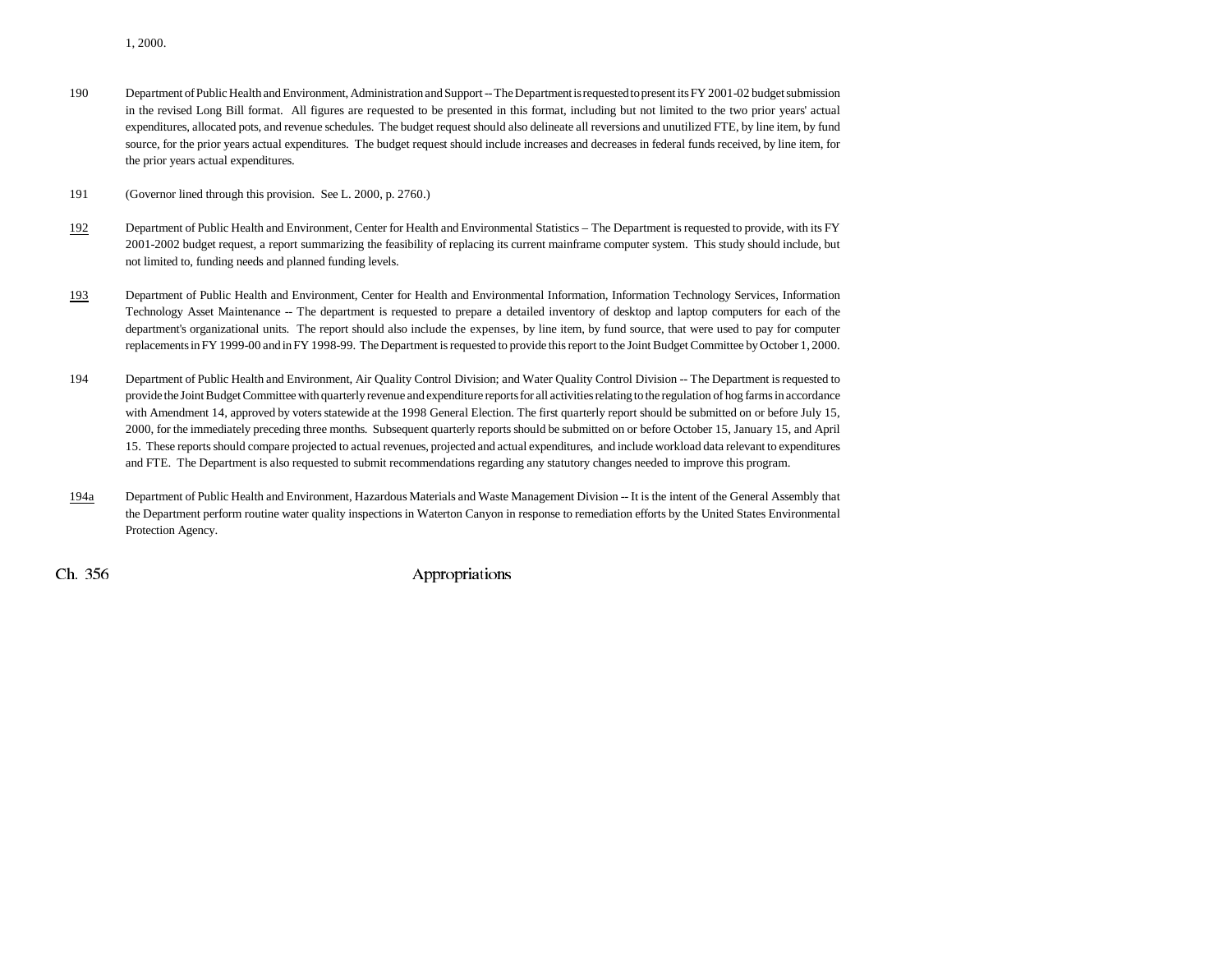|                 |              |                |               | APPROPRIATION FROM |               |              |
|-----------------|--------------|----------------|---------------|--------------------|---------------|--------------|
|                 |              |                | GENERAL       |                    | CASH          |              |
| ITEM &          |              | <b>GENERAL</b> | <b>FUND</b>   | CASH               | <b>FUNDS</b>  | FEDERAL      |
| <b>SUBTOTAL</b> | <b>TOTAL</b> | FUND           | <b>EXEMPT</b> | <b>FUNDS</b>       | <b>EXEMPT</b> | <b>FUNDS</b> |
|                 |              |                |               |                    |               |              |

#### 195 (Governor lined through this provision. See L. 2000, p. 2760.)

- 196 Department of Public Health and Environment, Disease Control and Environmental Epidemiology Division, Special Purpose Disease Control Programs, Immunization -- The Department is requested to provide, with its annual budget submission, detailed information regarding immunization services and funding. This information should include, but not be limited to: the amount and funding source available for each line item where funds are provided to support immunization services, including General Fund dollars, cash funds, cash funds exempt, and federal funds; a description of services provided relative to funding in each line item; an explanation of service delivery, including a distinction between public local or public county, public state, nonprofit, and private providers; and the number of patients served in each applicable program.
- 197 Department of Public Health and Environment, Disease Control and Environmental Epidemiology Division, Special Purpose Disease Control Programs, Ryan White Act -- The Department is requested to provide quarterly reporting to the Joint Budget Committee with regard to the AIDS drug assistance program. The first quarterly report should be submitted on or before July 20, 2000, for the immediately preceding three months. Subsequent quarterly reports should be submitted on October 20, 2000, January 20, 2001 and April 20, 2001. Reporting should include, but not be limited to: the total and average monthly number of clients served, with a description of the demographic profile of the client population; the total and average monthly costs to provide pharmaceutical products to those clients; a listing of the pharmaceuticals on the formulary, and manufacturer of each product, and respective average price for a month's supply of each product; the total amount of available funds, including state general fund support, federal Title I and Title II support, and any other source as appropriate.
- 198 Department of Public Health and Environment, Disease Control and Environmental Epidemiology Division, Special Purpose Disease Control Programs, Tuberculosis Control and Treatment -- The Department is requested to provide, with its annual budget submission, a listing of counties which participate in tuberculosis control. Information should include, but not be limited to, the number of patients served for tuberculosis infection and active tuberculosis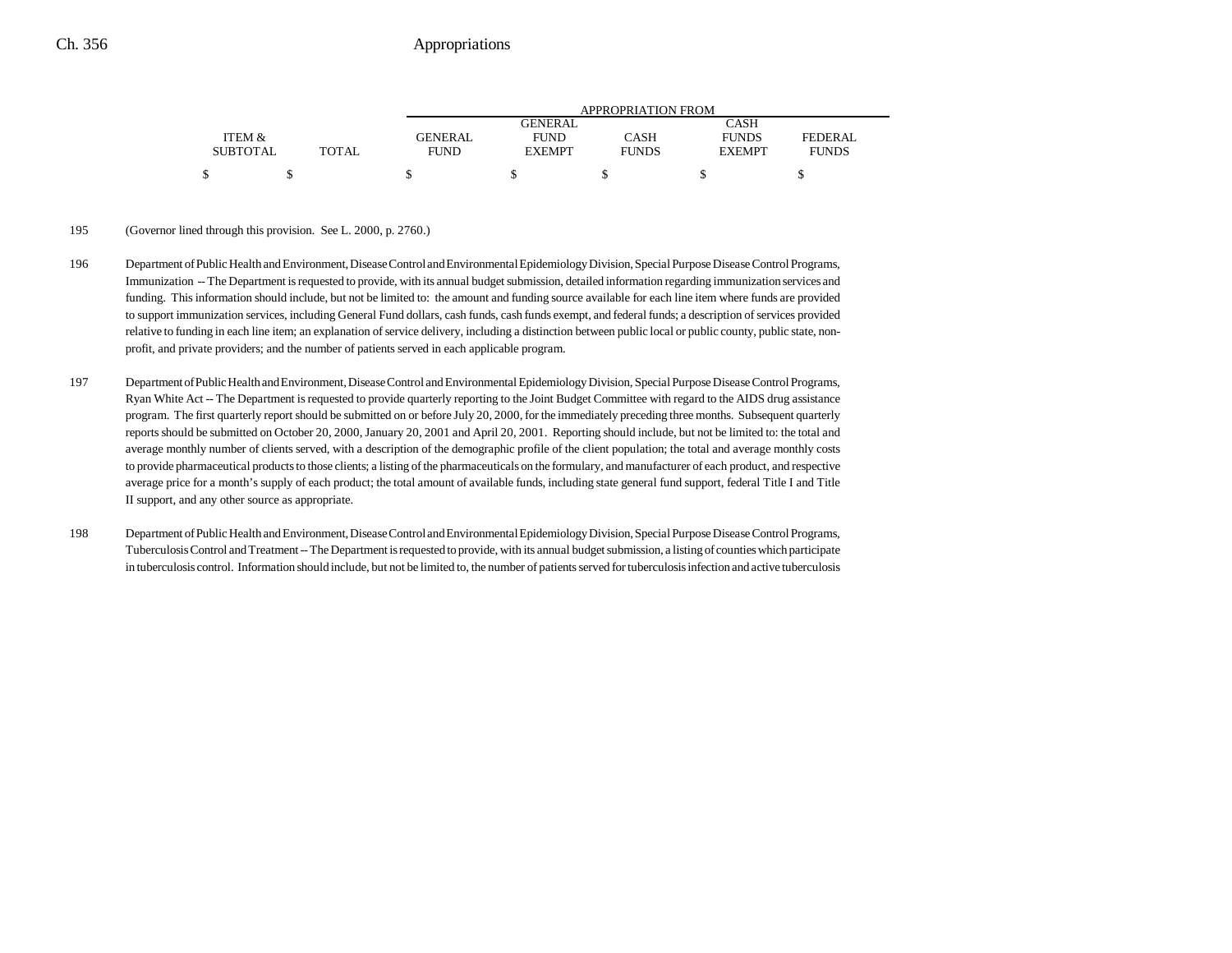in each county, the total costs associated with all aspects of treatment and control by county, and a breakout of each revenue source. This information will account for counties' 20 percent match required in Section 25-4-513, C.R.S. This information should be provided for one actual year, the estimate year, and the request year.

- 199 Department of Public Health and Environment, Family and Community Health Services Division, Child, Adolescent, and School Health, Federal Grants -- The Department is requested to provide to the Joint Budget Committee, with its annual budget submission, a detailed plan explaining how federal Maternal Child Health Block Grant abstinence funds are to be used in state FY 2000-2001. This information should include, but is not limited to: the amount and duration of anticipated funding; list of grantees; intent and objectives of associated program(s); targeted program population, including a breakout by age group; and performance measures.
- 200 Department of Public Health and Environment, Family and Community Health Services Division, Women's Health Family Planning -- Pursuant to Article V, Section 50, of the Colorado Constitution, no public funds shall be used by the State of Colorado, its agencies or political subdivisions to pay or otherwise reimburse, either directly or indirectly, any person, agency or facility for the performance of any induced abortion, provided however, that the General Assembly, by specific bill, may authorize and appropriate funds to be used for those medical services necessary to prevent the death of either a pregnant woman or her unborn child under circumstances where every reasonable effort is made to preserve the life of each.
- 201 Department of Public Health and Environment, Family and Community Health Services Division, Women's Health Family Planning, Purchase of Services -- The Department is requested to submit a report to the Joint Budget Committee with its annual budget submission. This report should include, but not be limited to, a detailed explanation of how state funds are expended by each contractor receiving any amount of state funds for the family planning program. Reporting should be completed for each contract organization, including public, private, and non-profit organizations, and should itemize expenditures for the previous fiscal year actual amounts, the current fiscal year estimated amounts, and the request fiscal year amounts.
- 202 (Governor lined through this provision. See L. 2000, p. 2760.)
- 203 Department of Public Health and Environment, Emergency Medical Services and Prevention Division, Prevention Programs, Chronic Disease and Cancer Prevention Grants -- The General Assembly accepts no obligation to continue funding for these programs when federal funds are no longer available. Any match requirements for these federal grants are to be provided by non-state sources. The Department is responsible for documenting the sources of matching funds, which should be submitted to the Joint Budget Committee annually with its budget request, and which will serve as proof of the required state match for these federal dollars.